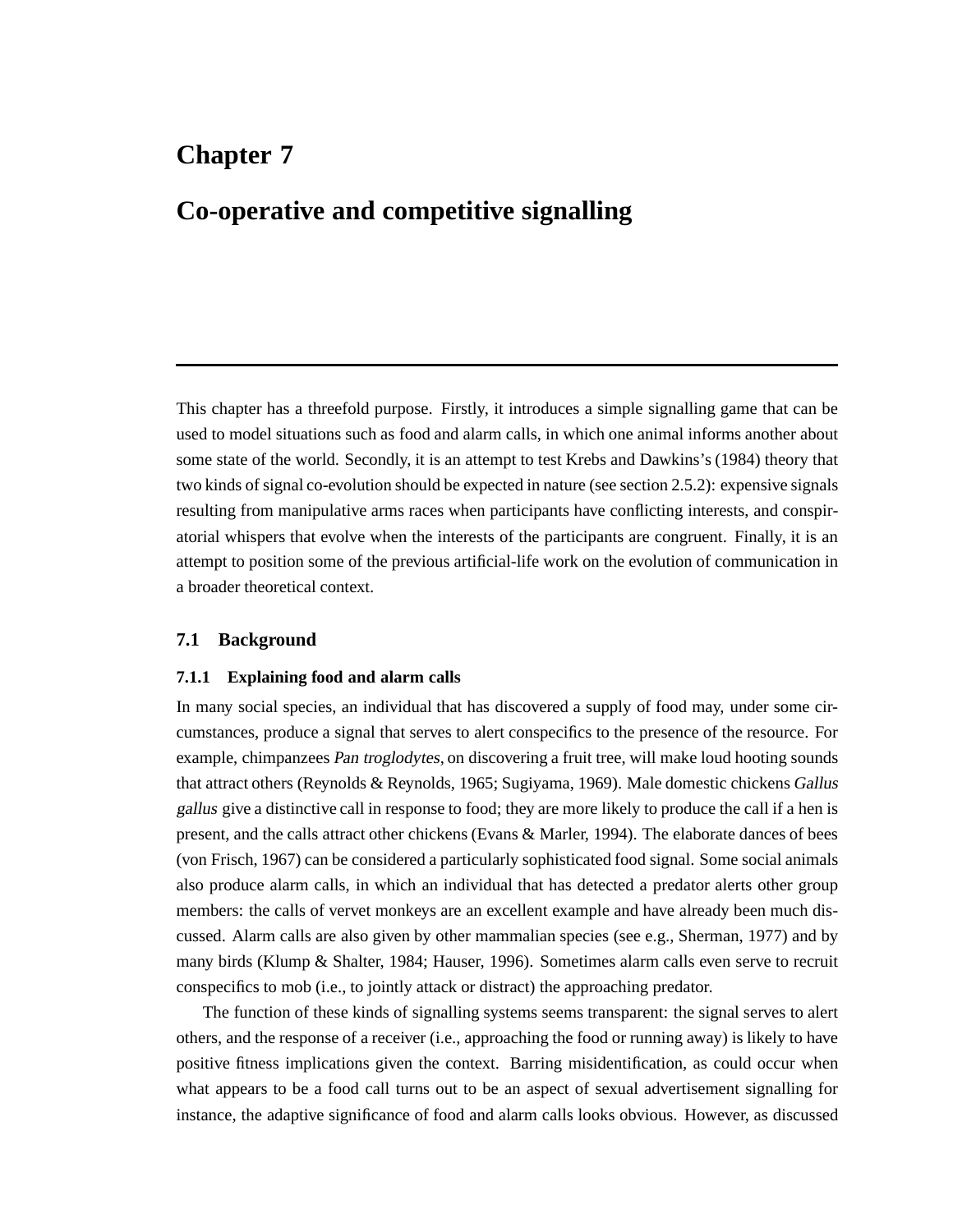in sections 1.2 and 2.3.3, the problem of altruism means that food and alarm call systems are not so easily explained. It is easy to see where the benefit lies for receivers of the signal; being informed of the approach of a predator or the location of food is clearly useful. It is not so easy, however, to determine why the signaller should share the relevant information. In many contexts there will either be no benefit in doing so, or, more likely, costs involved. These costs may be due to, for example, energy expenditure in the production of the signal, an increase in personal risk for the signaller, or the loss of food that might have been consumed alone. There is thus a degree of altruism in such signalling, and a conflict of interests between the signaller and the receiver. With mobbing calls, the altruism runs in the other direction: why should receivers of the signal risk their own lives by assisting in a group attack on the predator?

The problem of accounting for honesty becomes even more acute when we consider communication that occurs with a more explicit conflict of interests between signallers and receivers. For example, in aggressive or territorial signals, each animal would prefer that the other respond by retreating. In many sexual advertisement signals, it is in the interests of the average male to convince any female he meets to copulate with him, but it is in the average female's interests to be difficult to persuade. In these cases and in the apparently co-operative context of alarm and food calls, what prevents the invasion of free-riders who gain the benefit of others' honest signals, but do not pay the costs of honesty themselves? How can honest signalling be an ESS? Furthermore, how might communication have evolved in the first place—why, against an initial background of non-communication, would the first proto-signallers have been selected for their behaviour?

Reciprocal altruism (Trivers, 1971), kin selection (Hamilton, 1964), and the handicap principle (Zahavi, 1975, 1987) are among the mechanisms that have been proposed to explain the evolution of stable, honest signalling, and each of these ideas has spawned a vast literature of its own—particularly that on reciprocal altruism and the Prisoner's Dilemma. However, these three mechanisms will only be treated briefly if at all in this chapter. Our goal is instead to consider a prediction arising from Krebs and Dawkins's (1984) account of animal signalling.

#### **7.1.2 Expensive hype and conspiratorial whispers**

Krebs and Dawkins (1984) provide another way of looking at the problem of honesty. As we have seen in section 2.5.2, Krebs and Dawkins challenge the default notion that animal communication is about information transmission; they suggest that propaganda and advertising make better metaphors for animal communication than does the co-operative use of language to share information. They predict two distinct varieties of signal co-evolution. On the one hand there will be evolutionary arms races between manipulative, exploitative signallers and sceptical receivers. This will occur when there is a conflict of interests between the two parties, and the result will be increasingly costly signals. On the other hand, there are some situations in which—to use Krebs and Dawkins's terminology—it is to the receiver's advantage to be manipulated by the signaller. When the two parties share a common interest in this way, there will be selection for signals that are as cheap as possible while still being detectable: "conspiratorial whispers".

The aim of this chapter is to construct a model of food and alarm call situations and then to ascertain whether, given appropriate manipulation of the degree to which the participants have common or conflicting interests, these two types of signal evolution in fact take place. If so, Krebs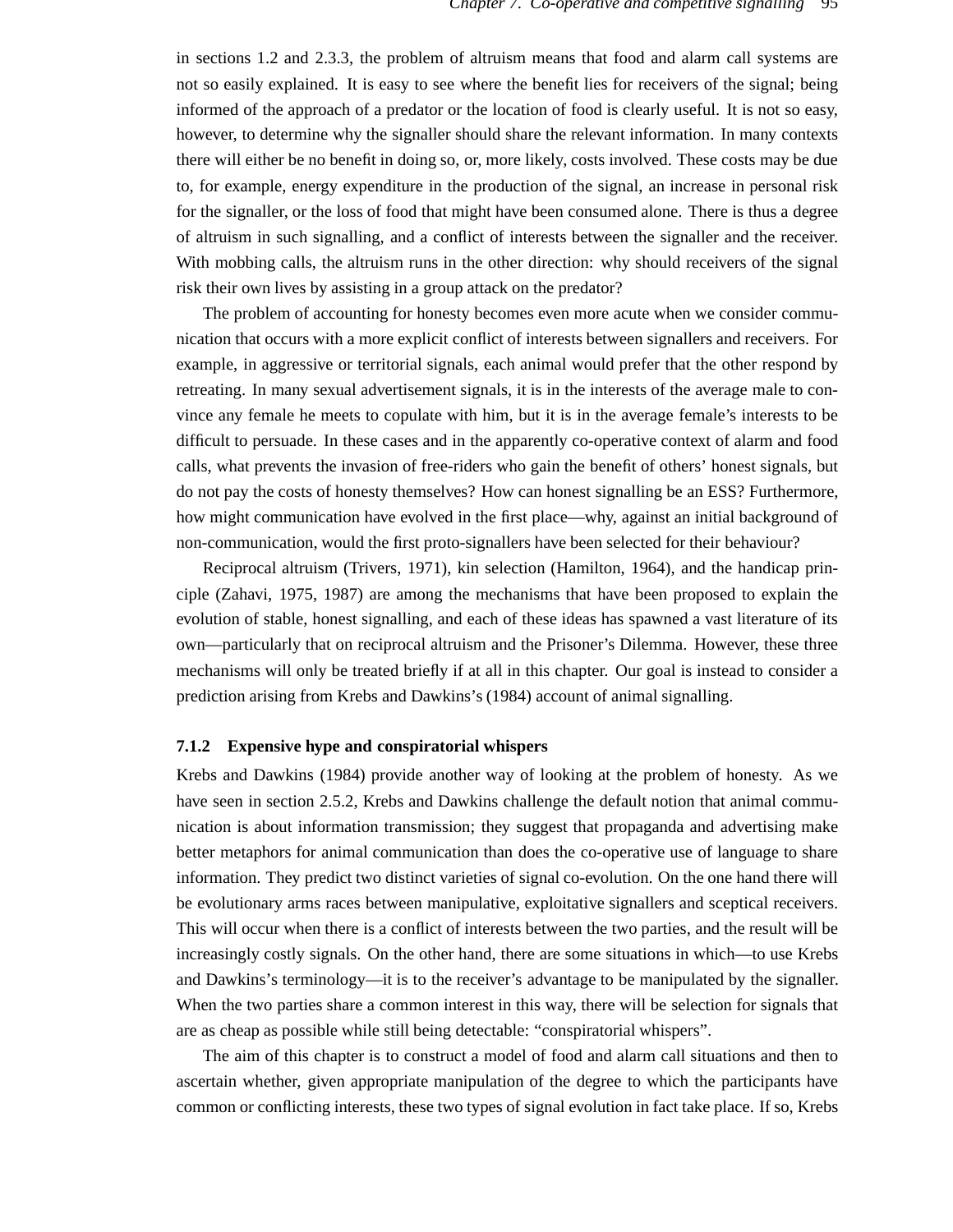and Dawkins'stheory may turn out to be a sufficient explanation for "honest" signalling in nature: signalling systems in contexts of common interest are not subject to invasion by dishonest, freeriding mutants, while signalling systems that exist despite conflicting interests are likely to involve much more costly signals and to be ultimately unstable.

In contrast to the handicap principle, few mathematical or simulation models of Krebs and Dawkins's theory have ever been constructed. Presumably, their ideas were accepted without detailed modelling because the argument followed so naturally from the dominant selfish-gene paradigm—models of the handicap principle were constructed because there was fierce debate over whether it would or would not work. In order to test Krebs and Dawkins's prediction, it will first be necessary to determine whether communication should be expected *at all* when signallers and receivers have a genuine conflict of interests.

### **7.1.3 Putting artificial-life models of communication in perspective**

We have seen in section 5.1.3 that previous artificial-life work on the evolution of communication has considered situations in which signallers and receivers have common interests (Werner & Dyer, 1991; MacLennan & Burghardt, 1994), conflicting interests (de Bourcier & Wheeler, 1994; Bullock, 1997b), and intermediate cases in which signallers are ambivalent about the response of receivers (Ackley & Littman, 1994; Oliphant, 1996). A secondary goal of the current chapter is to position this earlier simulation work in an over-arching context. Section 7.1.4 below describes a classification scheme for common and conflicting interests between signallers and receivers; investigating the course of signal evolution across a range of contexts will allow us to incorporate the earlier findings in a unified picture.

While on the subject of previous artificial-life work, it should be noted that the model developed in this chapter postulates a single environmental variable that animals might come to communicate about. This state can take on one of two values, corresponding to, for example, the presence or absence of food. Earlier work—notably MacLennan and Burghardt (1994)—considered "multiple meaning" situations in which a number of environmental states came to be paired up with a number of potential signals. However, if MacLennan and Burghardt's simulation shows us anything, it shows by existence proof that positive payoffs all round forsuccessful communication can transform initially random token-meaning relationships into a workable communication system. The same can be said for work by Steels (1995). The current chapter is limited to the simple onemeaning case in order to more clearly study the effects of different payoff and signal-cost values on the evolution of signalling.

### **7.1.4 Conflicts of interest**

The first requirement in constructing a general model of communication is a classification scheme for determining when a conflict of interests exists between signallers and receivers—Figure 7.1 shows such a scheme, adapted from Hamilton (1964). Assume that a successful instance of communication in a particular scenario has fitness implications for both participants. The fitness effect on signallers, *PS*, and the fitness effect on receivers, *PR*, together define a point on the plane in Figure 7.1. For example, consider a hypothetical food call, by which one animal alerts another to the presence of a rich but limited food source. By calling and thus sharing the food, the signaller in-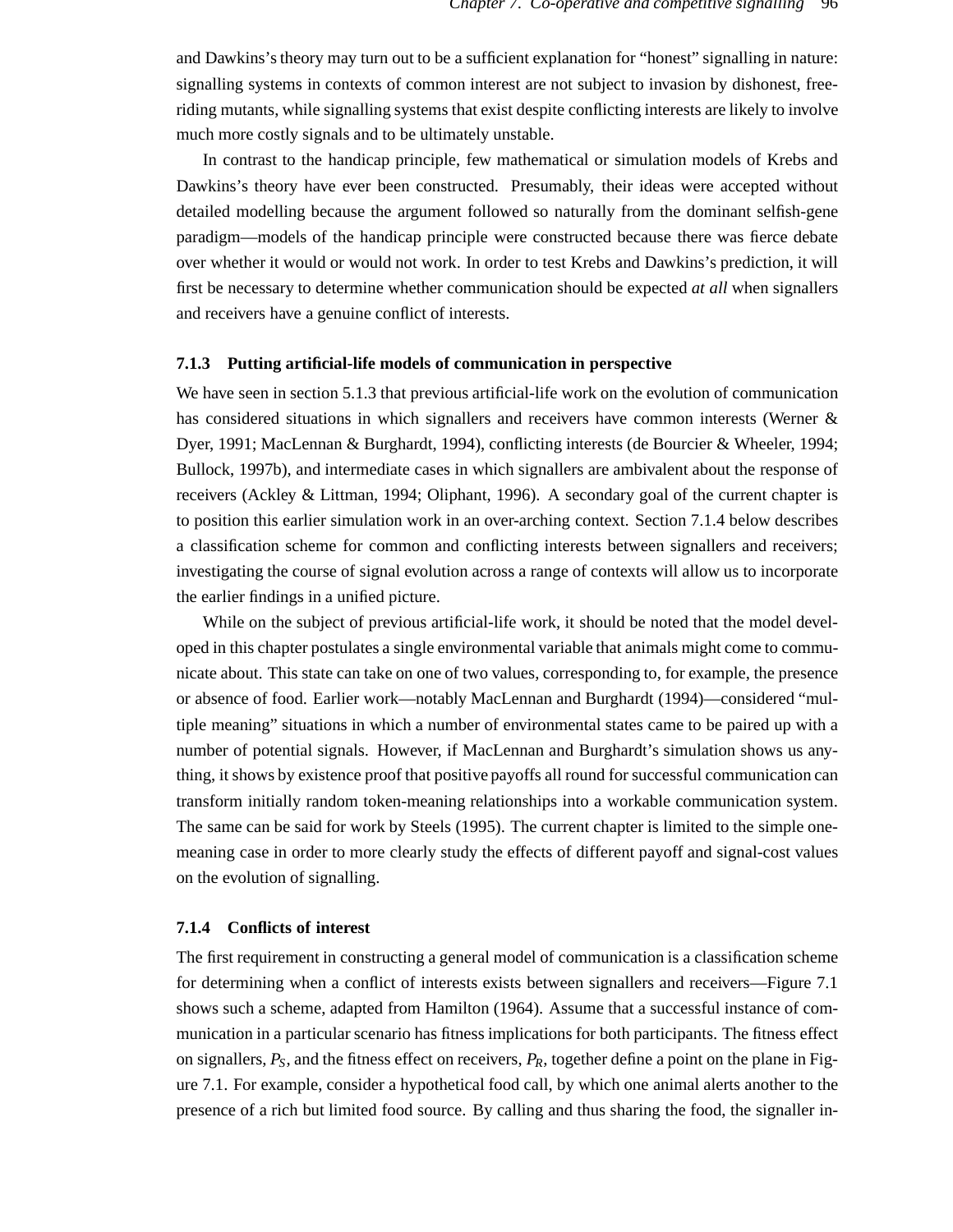

Figure 7.1: Possible communication scenarios classified by their effects on the fitness of each participant.

curs a fitness cost; by responding to the call, the receiver benefits through obtaining food it would otherwise have missed. Thus, the call would be located in the "altruism" quadrant. The situations modelled by Ackley and Littman (1994) and Oliphant (1996)—discussed in section 5.1.3—in which receivers benefit but signallers are ambivalent, can be thought of as points on the positive vertical axis, i.e., where  $P_S = 0$  and  $P_R > 0$ .

Conflicts of interest can be defined as interactions in which natural selection favours different outcomes for each participant (Trivers, 1974), or in which participants place the possible outcomes in a different rank order (Maynard Smith & Harper, 1995). Conflicts of interest therefore exist when  $P_S$  and  $P_R$  are of opposite sign, i.e., in the upper-left and lower-right quadrants. Selection will, by definition, favour actions that have positive fitness effects. In the upper-left and lower-right quadrants, one individual but not the other will be selected to participate in the communication system: their interests conflict. The "spite" quadrant does *not* represent a conflict of interests because agents will be mutually selected not to communicate.

If the specified fitness effects of participating in a communicative interaction are truly *net* values, and already include such factors as the cost of signalling and the cost of making a response (as well as inclusive fitness considerations and costs due to exploitation of the signal by predators, etc.), then predicting the evolution of the communication system is trivial. Proper signalling requires that it be in the interests of both signallers and receivers for the communication system to exist, and so presumably will only develop when  $P_S > 0$  and  $P_R > 0$ , i.e., when individuals in both roles are selected to participate. However, real animals sometimes appear to communicate despite conflicts of interest, as in signalling during contests (chapter 8) and sexual signalling (chapter 9). Recent models (Grafen, 1990a; Bullock, 1997b) have established that, in certain situations where communication would otherwise be unstable, increasing the production costs of the signal can lead to evolutionarily stable signalling. The costs of signalling (and responding) have therefore been separated from the cost or benefit associated with the outcome of the interaction. In other words,  $P_S$  and  $P_R$  refer to gross fitness effects before the specific costs of producing the signal, *CS*, and making the response, *CR*, have been taken into account. Assuming for the sake of the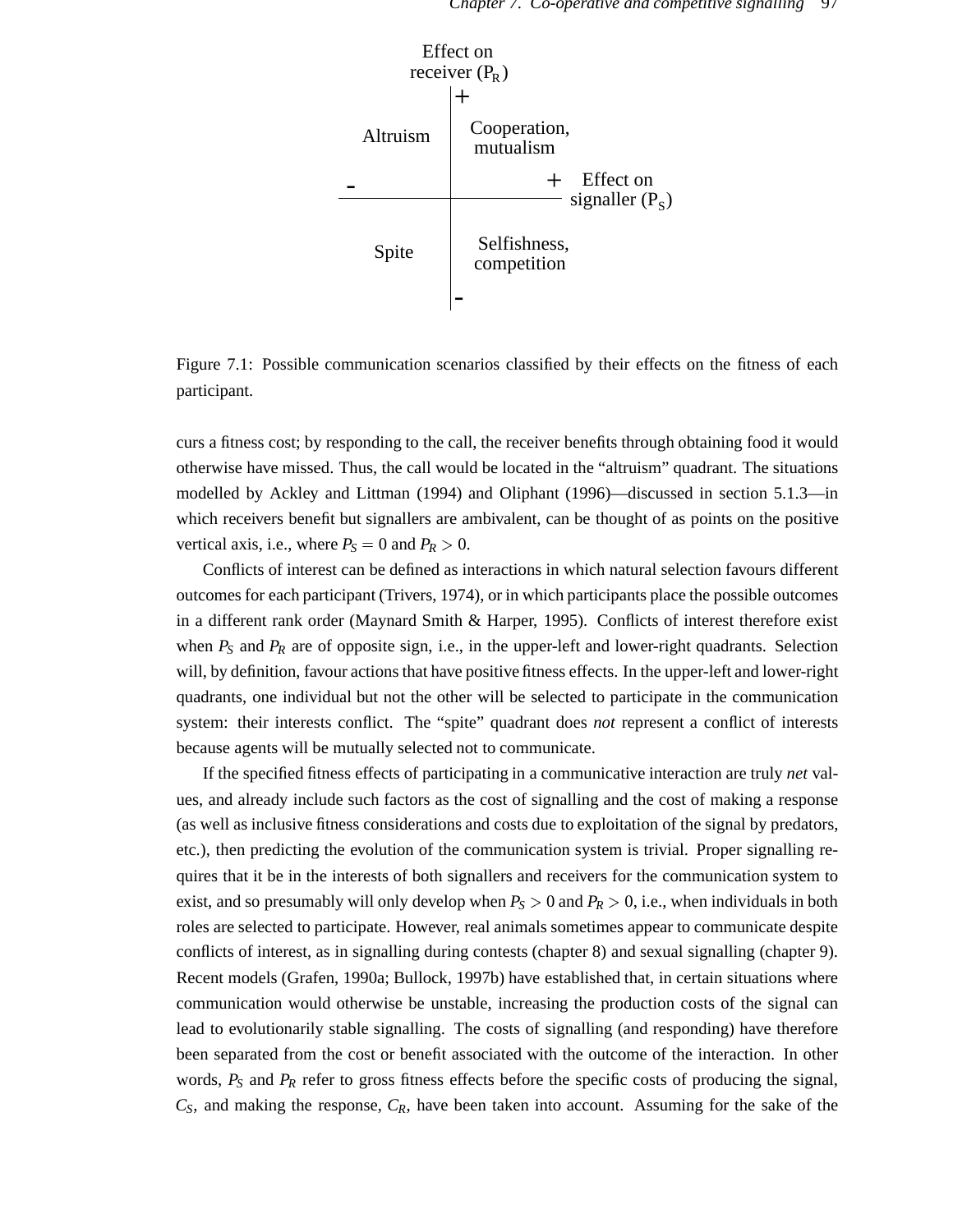

Figure 7.2: Extended form of the simple signalling game. The shaded cell in each chart icon indexes the relevant payoff value in Table 7.1.

argument that Krebs and Dawkins are correct in predicting two kinds of signal co-evolution, this separation makes it possible to identify the two regimes based on variations in *CS*, the cost of signal production.

# **7.2 A simple signalling game**

If the signalling interaction is to involve information transmission, and allow for the possibilities of proper signalling, deception, and manipulation, it must be modelled as a game of imperfect information, in which the signaller knows something that the receiver does not. Figure 7.2 shows the extended form of a simple action-response game that captures the structure of the alarm- or food-call context, and arguably other contexts besides. The game begins with a chance move (the central square) in which some state is randomly determined to be either "high" or "low". The signaller has access to this state, and we can suppose that it represents either a feature of the environment that only the signaller has detected (e.g., noticing an approaching predator), or a hidden internal state of the signaller (e.g., ovulation). Based on this state, the signaller (player I) must decide whether or not to send an arbitrary signal of cost *CS*. The receiver (player II) is ignorant of the hidden state and only knows whether or not a signal was sent—the dashed rectangles show the receiver's information sets. The receiver can respond either positively, i.e., perform some action "appropriate" to the high state, or negatively, i.e., not respond at all. Positive responses incur a cost, *CR*. If and only if the hidden state is high, a positive response results in the payoffs *P<sup>S</sup>* and *P<sup>R</sup>* to the signaller and receiver respectively. Table 7.1 specifies the payoff matrix.

Hurd (1995), Oliphant (1996), and Bullock (1997b) used similar games with different payoff structures. In each of these earlier games, the receiver was explicitly rewarded for accuracy in determining the hidden state. In contrast, in the current game accuracy is not a goal of the receiver *per se*; the receiver simply wants to maximize its average payoff. This is in keeping with Bullock's point about the information requirements of receivers, discussed in section 2.6.2. Depending on the precise payoff values, the best way to maximize one's payoff might be to respond in a blanket way, i.e., responding negatively or positively whatever the signal. This is meant to reflect the fact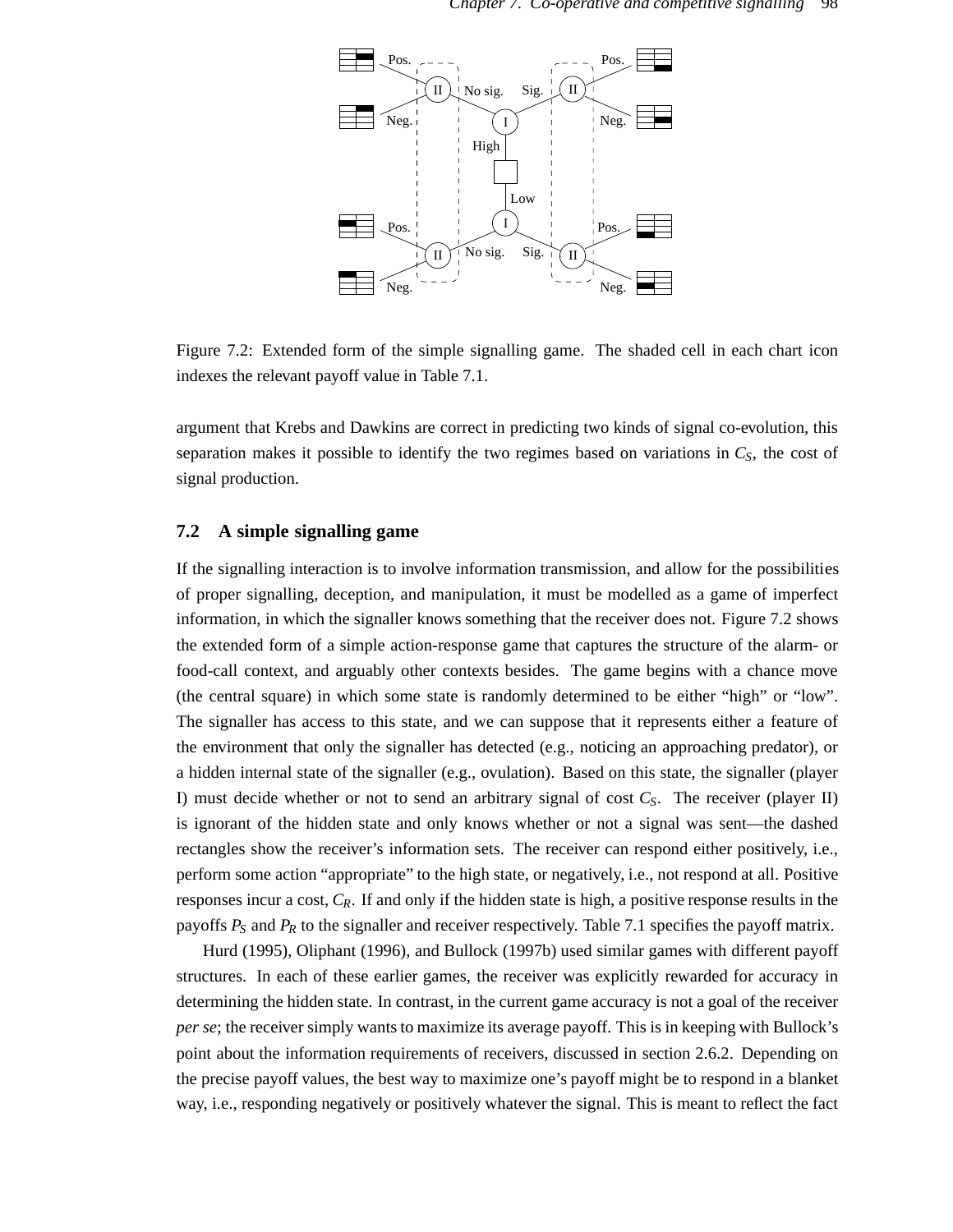|               | State of environment |                                           |  |
|---------------|----------------------|-------------------------------------------|--|
|               | Low                  | High                                      |  |
| No signal     |                      |                                           |  |
| Neg. response | 0, 0                 | 0, 0                                      |  |
| Pos. response | $0, -C_R$            | $P_S$ , $P_R - C_R$                       |  |
|               |                      |                                           |  |
| Signal        |                      |                                           |  |
| Neg. response | $-CS$ , 0            | $-CS$ , 0                                 |  |
| Pos. response |                      | $-C_S$ , $-C_R$ $P_S - C_S$ , $P_R - C_R$ |  |

Table 7.1: Payoff matrix for the simple game. Entriesin the table represent the payoff to the sender and receiver respectively.

that receivers in natural contexts can presumably opt out of the communication system if it is to their advantage to do so; there is no force compelling them to pay attention to the signaller.

The game models a range of possible communicative interactions. For example, suppose that the high state represents the signaller's discovery of food. Sending a signal might involve emitting a characteristic sound, while not sending a signal is to remain silent. For the receiver, a positive response means approaching the signaller and sharing the food, whereas a negative response means doing nothing. Various possibilities exist besides honest signalling of the high state: the receiver might *always* approach the signaller in the hope of obtaining food, regardless of whether a signal was sent. The signaller might be uninformative and never signal, or only signal when food was *not* present. One important feature of the game is that the signaller is ambivalent about the receiver's response in the low state—in terms of the example, this represents the assumption that when no food has been discovered, the signalling animal does not care about whether the receiver approaches or not.

The strategies favoured at any one time will depend on the relative values of  $P_S$ ,  $P_R$ ,  $C_S$  and  $C_R$ , as well as on what the other members of the population are doing. (Another parameter of interest is the relative frequency of high and low states; in the models presented here each state occurred 50% of the time.) Allowing the base fitness effects  $P_S$  and  $P_R$  to vary across positive and negative values will allow the payoff space of Figure 7.1 to be explored, and thus determine whether changes in signal and response cost can produce stable signalling in situations that would otherwise involve conflicts of interest. Note that in the simple game, there is no potential for signals of varying costs, and thus no room for costly signalling arms races. Variable-cost signalling will be considered later on in the chapter; this initial game is only a first step towards assessing Krebs and Dawkins's conspiratorial whispers theory.

### **7.2.1 Stable strategies in the simple game**

A signalling strategy in the simple game specifies whether to respond with no signal (NS) or a signal (Sig) to low and high states respectively. Likewise, a response strategy specifies whether to respond negatively (Neg) or positively (Pos) when faced with no signal and when faced with a signal. A complete strategy is the conjunction of a signalling and a response strategy; e.g.,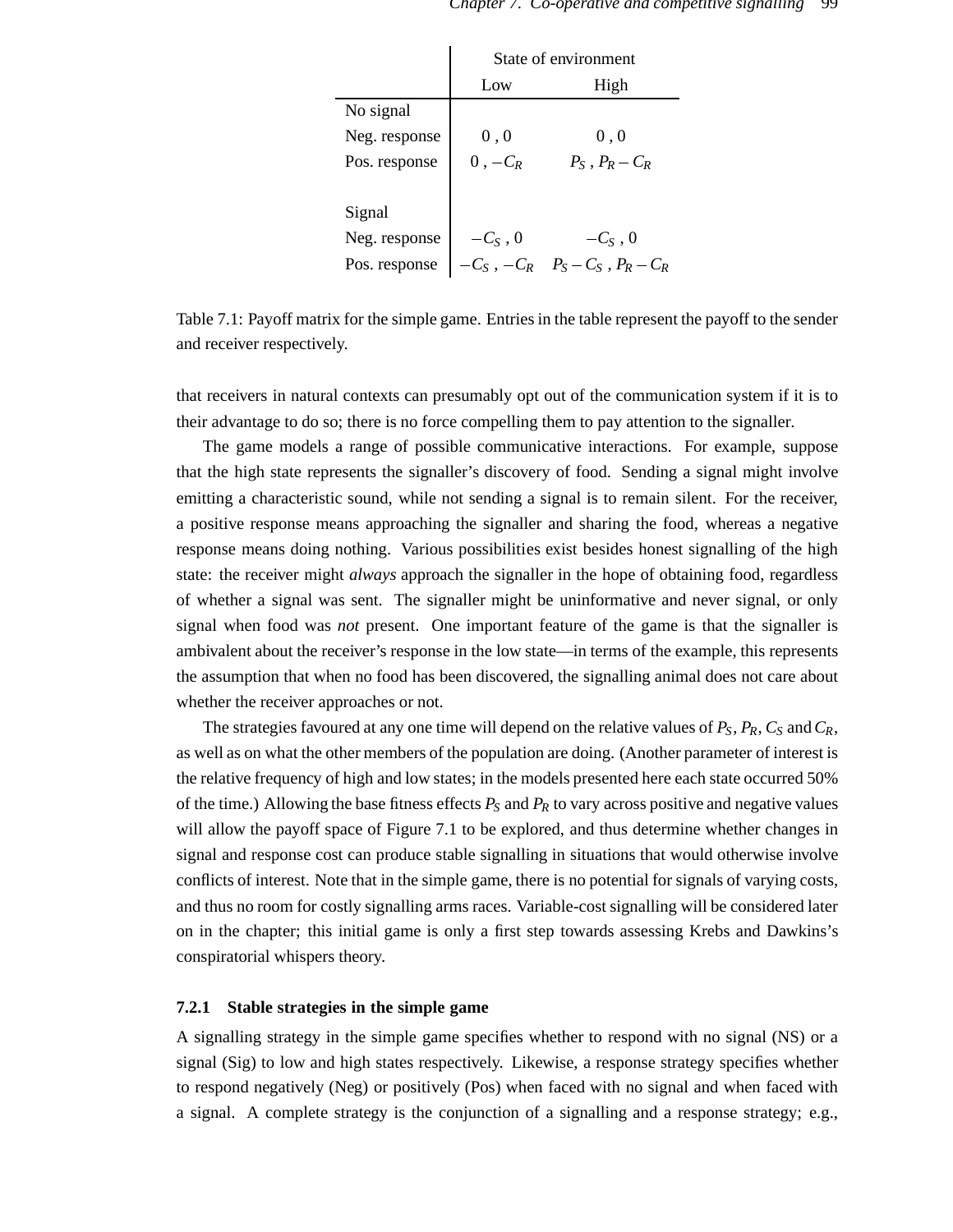(NS/NS, Pos/Pos) is the strategy that specifies never signalling and always responding positively.

The strategy (NS/Sig, Neg/Pos) specifies signalling only in the high state, and responding positively only to signals—call this the "honest and trusting" strategy. Evolutionary stability depends on a strategy being the best response to itself; i.e., a strategy must be uninvadable in order to be an ESS. Honest and trusting players meeting each other can expect an average payoff per interaction of:

$$
\tfrac{P_S - C_S + P_R - C_R}{4}
$$

This will be higher than the expected payoff for any possible invading strategy (i.e., honesty and trust will be an ESS) if:

$$
P_S > C_S > 0
$$
  

$$
P_R > C_R > 0.
$$

That is, honest signalling is stable if the costs of signalling and responding are both positive, and if the payoffs in each case outweigh the costs. The requirement that  $P_S$  and  $P_R$  must both be positive means that the honest strategy is only expected to be stable when the interests of the parties do not conflict: positive values of *P<sup>S</sup>* and *P<sup>R</sup>* place the interaction in the upper right "mutualism" quadrant of Figure 7.1. For the derivations of these results and others presented in this chapter, the reader is referred to appendix A.

Of the 16 possible strategies, there are three besides the honest strategy that involve the transmission of information, in that the receiver responds differently to different hidden states. None of these three are ESSs if *C<sup>S</sup>* and *C<sup>R</sup>* are both positive; these two values represent energetic costs and so cannot sensibly be negative. If  $C_S = 0$ , i.e., if giving a signal is of negligible cost, then the reverse honesty strategy (Sig/NS, Pos/Neg) can be stable, although *P<sup>S</sup>* and *P<sup>R</sup>* must still be positive. It is also worth noting that a population consisting entirely of individuals playing (NS/NS, Pos/Pos) or (NS/NS, Pos/Neg), both non-signalling strategies where the receiver always responds positively, cannot be invaded by any other strategy if the payoff to the receiver is large enough, i.e., if:

$$
C_S > 0
$$
  
\n
$$
P_S > -C_S
$$
  
\n
$$
P_R > 2C_R > 0.
$$

The analysis indicates that while the cost of signalling plays some role in stabilizing the honest strategy, there are no circumstances in which stable communication is predicted when a conflict of interests exists. This is despite the fact that we have separated the costs of signalling and responding from the base fitness payoffs of a communicative interaction.

#### **7.2.2 Evolutionary simulation model**

An evolutionary simulation model of the simple game was also constructed in order to determine whether communicative behaviour might sometimes be found outside the range of identified ESSs. A straightforward genetic algorithm (GA) was used. Each individual could play both signalling and receiving roles; a strategy pair was specified by a four-bit genotype as shown in table 7.2.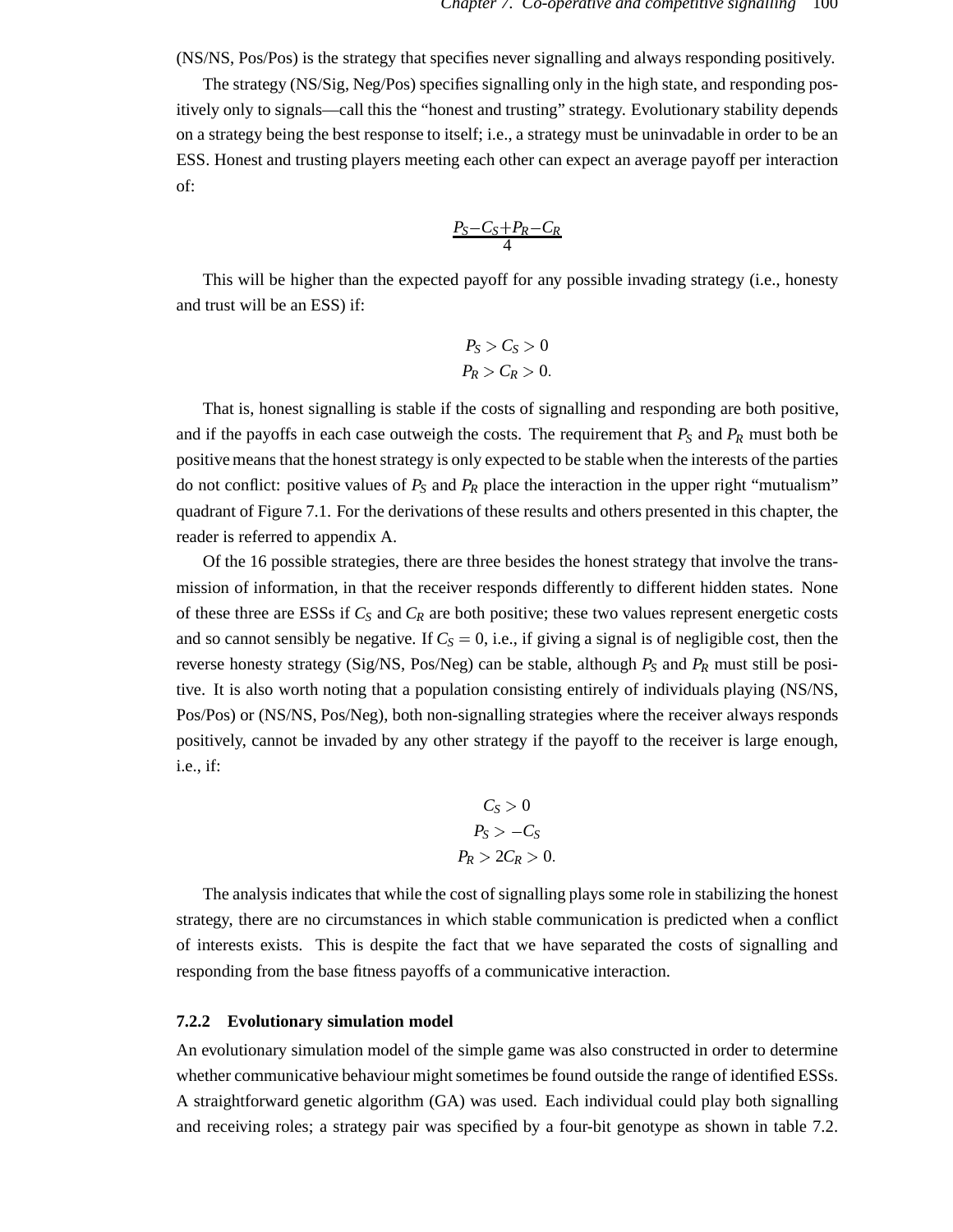|                       | Bit value |          |
|-----------------------|-----------|----------|
|                       |           |          |
| If low state          | No signal | Signal   |
| If high state         | No signal | Signal   |
|                       |           |          |
| Response to no signal | Negative  | Positive |
| Response to signal    | Negative  | Positive |

Table 7.2: Genetic specification of strategies.

The population size was 100, the mutation rate was 0.01 per locus, and, due to the trivially small genome, crossover was not used. Each generation, 500 games were played between randomly selected opponents. An individual could therefore expect to play 5 games as a signaller and 5 as a receiver. The fitness score was the total payoff from these games. For breeding purposes, the fitness scores were normalized by subtracting the minimum score from each. Proportionate selection was then applied to the normalized scores. The genetic algorithm was run in this manner for 500 generations. In the results presented below, the games played in the final, i.e., 500th, generation have been used as a snapshot of the evolved signalling strategies.

An attempt was made to investigate evolutionary dynamics, in that the initial populations were not determined randomly but started as either "honest" or "non-signalling". Honest initial populations were made up entirely of individuals who played the honest and trusting strategy, i.e., a genome of "0101". Non-signalling populations underwent 100 generations of preliminary evolution in which their receiving strategies were free to evolve but their signalling strategies were clamped at "00", i.e., no signalling. For each class of initial conditions, a simulation run was performed for all combinations of integer values of  $P_S$  and  $P_R$  between -5 and +5, making 121 runs in all. Each run was repeated 25 times with different random seeds. The values of  $C_S$  and  $C_R$  were fixed at 1.

Communication was indexed by cross-tabulating the hidden state value with the receiver's response and calculating a chi-squared statistic. The receiver has no direct access to the hidden state, so any reliable correspondence between state and response indicates that information has been transmitted and acted upon. Values of the  $\chi^2$  statistic close to zero indicate no communication, and values close to the maximum (in this case  $\chi^2_{max} = 500$ , due to the 500 games played in the final, snapshot generation) indicate near-perfect communication.

Figure 7.3 shows the average values of the communication index for honest initial conditions. Seeding the population with honesty tests the stability of honest signalling given a particular payoff pair, much as a game-theoretic analysis does. The results are compatible with the conditions outlined in the previous section: honesty is stable when the payoffs to signaller and receiver are positive and greater than their respective costs. However, there is some suggestion of intermittent or imperfect communication when  $P_R = C_R = 1$ , indicating that ambivalent receivers may occasionally co-operate.

Figure 7.4 shows the average values of the communication index for non-signalling initial conditions. Starting the GA with a non-signalling population tests the likelihood that communication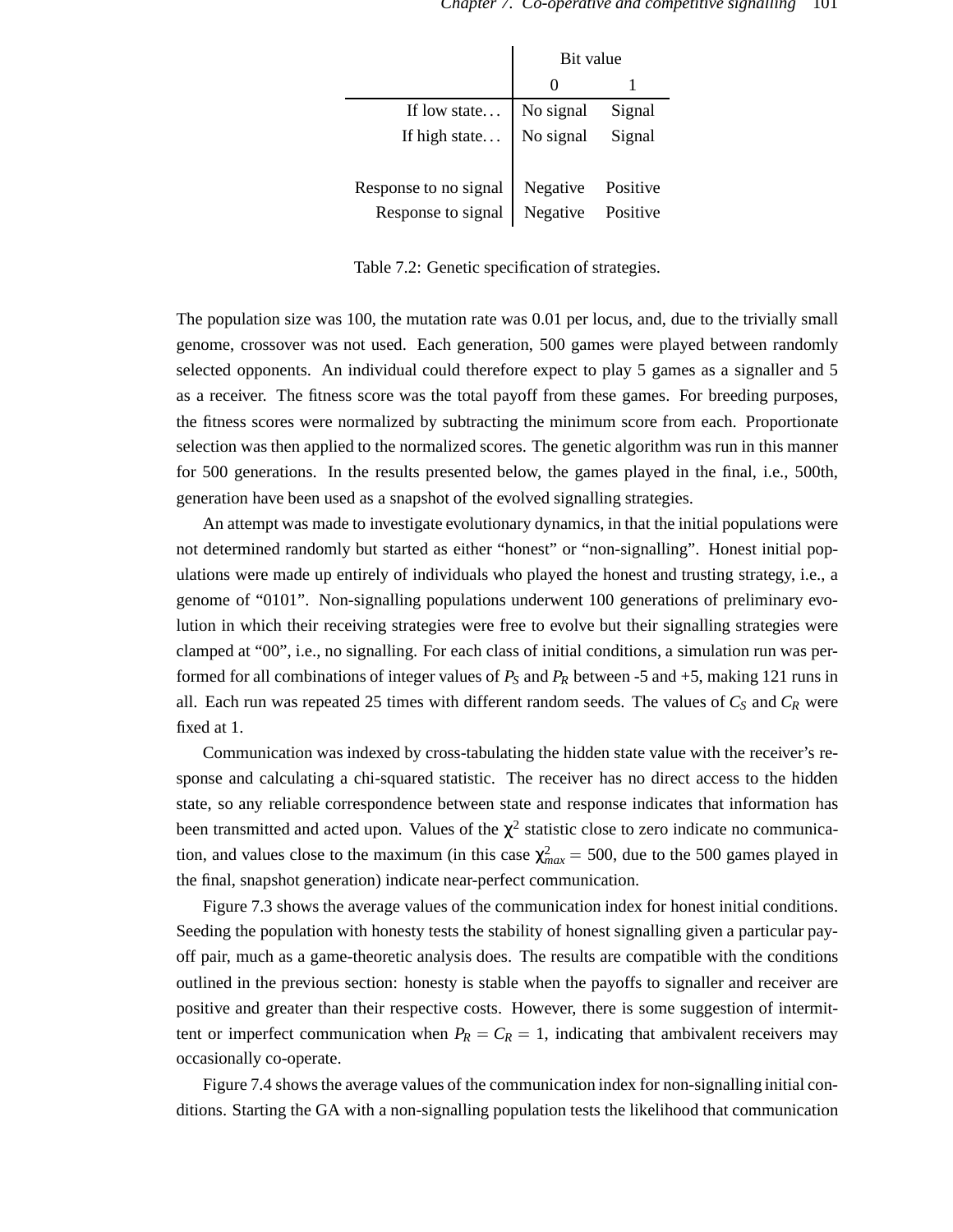

Figure 7.3: Mean communication index by *P<sup>S</sup>* and *PR*; honest initial conditions. Each point is a mean calculated over 25 runs. Mean standard error = 2.96.

will emerge, given a particular payoff pair. Clearly the conditions for emergence and stabilityonce-present are not the same. If  $P_S > 1$  and  $P_R = 2$  communication develops but when  $P_S > 1$  and  $P_R > 2$  it does not.

In the latter region  $P_R > 2C_R$  and the population remains at the non-signalling equilibrium described in section 7.2.1. Despite the fact that communication would result in a higher average fitness, the high value of *P<sup>R</sup>* keeps the receivers responding positively all the time, removing any incentive for the signallers to bother signalling. This response strategy could be called "blind optimism", as receivers always respond positively. It should be noted, however, that the condition  $P_R > 2C_R$  is dependent on the 50% frequency of high states; if high states occurred 10% of the time, for instance, then  $P_R > 10C_R$  would be required to make blind optimism a stable strategy.

The difference in results between the two classes of initial conditions is interesting, but should not obscure the fact that no communication was observed under conditions of conflicting interests. We must conclude that, at least in the simple model discussed so far, stable communication is only to be expected when it is in the interests of both parties.

# **7.3 A game with variable signalling costs**

In the simple signalling game, signallers can choose between a costly signal or no signal at all. The model does not allow for a range of possible signals with differing costs, and in this respect it is unrealistic. It may be that Krebs and Dawkins's implicit prediction, that signalling can occur when a conflict of interests exists, is in fact true, but can only be demonstrated in a more complex game with a range of signal costs. The simple signalling game (see Figure 7.2) was therefore extended to incorporate signals of differing costs.

## **7.3.1 Stable strategies in the variable-signal-cost game**

In the extended game, the signalling player has three options: not signalling, which costs nothing; using the "soft" signal, which costs  $C_S$ , and using the "loud" signal, which costs  $2C_S$ . Strategies in the extended game require specifying the signal to give when the hidden state is low, the signal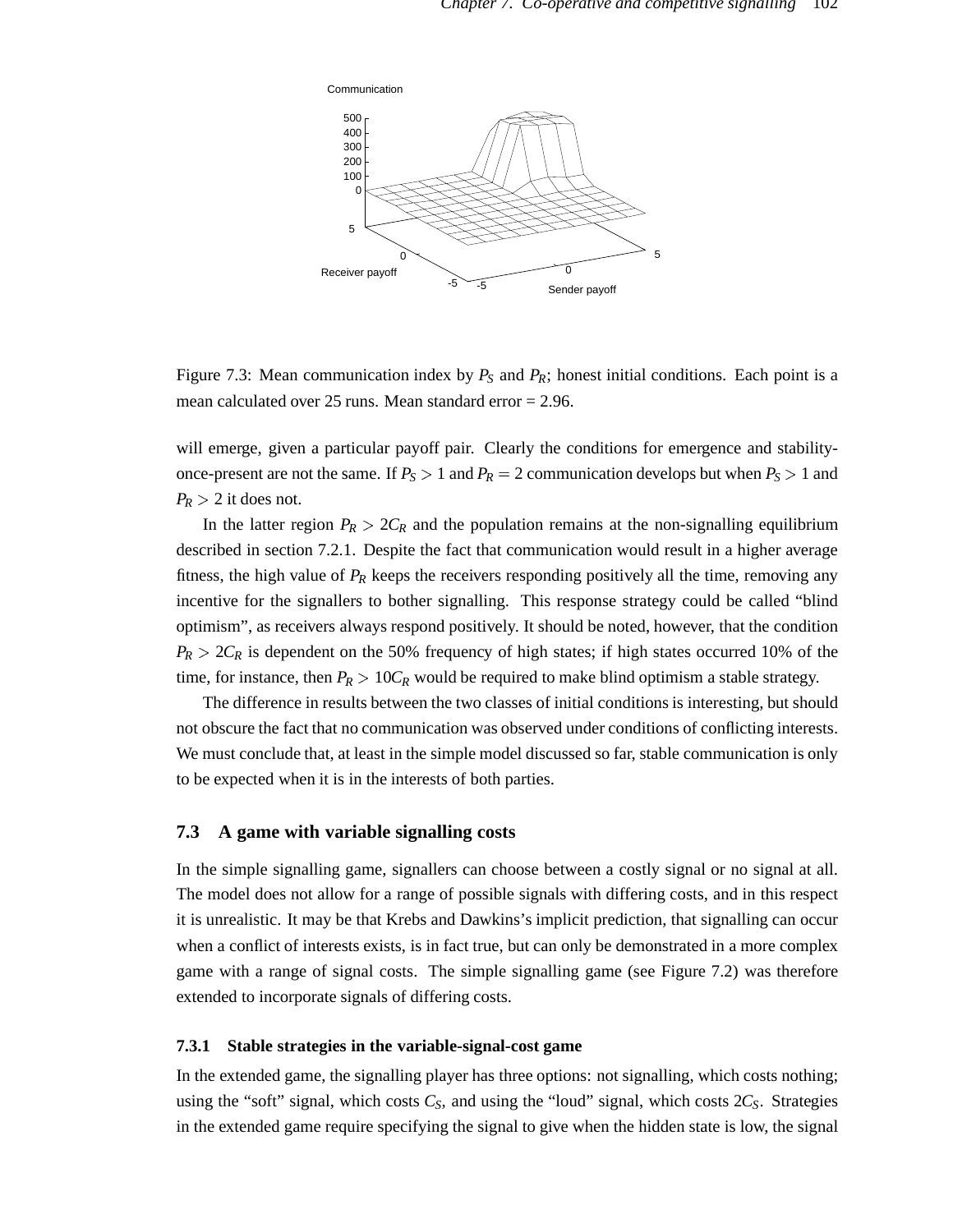

Figure 7.4: Mean communication index by *P<sup>S</sup>* and *PR*; non-signalling initial conditions. Each point is a mean calculated over 25 runs. Mean standard error = 1.67. Graph rotated for clarityco-operative quadrant appears at top left.

to give when it is high, and the response to give to each of no-signal, soft and loud. The two strategies representing conspiratorial whispers or cheap signalling are (NS/Soft, Neg/Pos/Pos) and (NS/Soft, Neg/Pos/Neg). Both strategies call for the soft signal to be used in the high state, and for positive responses to the soft signal; the strategies differ only in the response to loud signals. Neither of these strategies can strictly be considered an ESS on its own (because neutral drift can take the population from one to the other) but it is shown in appendix A that the set of all mixed strategies involving these two is an ESS under the familiar conditions:

$$
P_S > C_S > 0
$$
  

$$
P_R > C_R > 0.
$$

Costly signalling would involve the use of the loud signal for the high state, and either the soft signal or no signal to denote the low state, with a corresponding response strategy. None of the four strategies in this category can be an ESS. For example, (NS/Loud, Neg/Pos/Pos) cannot be an ESS assuming positive costs of signalling and responding. The similar strategy (NS/Loud, Neg/Neg/Pos) is almost stable if  $P_S > 2C_S$ , but can drift back to the previous strategy which can in turn be invaded by the cheap strategy (NS/Soft, Neg/Pos/Pos).

Analysis of the extended game indicates that if signalling is favoured at all, then at equilibrium the signallers will always use the cheapest and the second-cheapest signal available (i.e., no signal and the soft signal). Extending the game by adding ever more costly signalling options, until we have approximated a continuous range of signal costs, does not alter this conclusion. None of the costly signalling strategies can even be an ESS, let alone support communication in the face of a conflict of interests. The possibility of expensive signalling arms races starts to look remote. However, it may be that an evolutionary simulation model will reveal signalling strategies that, while unstable in the long term, nevertheless lead to transient communication under conditions of conflicting interest.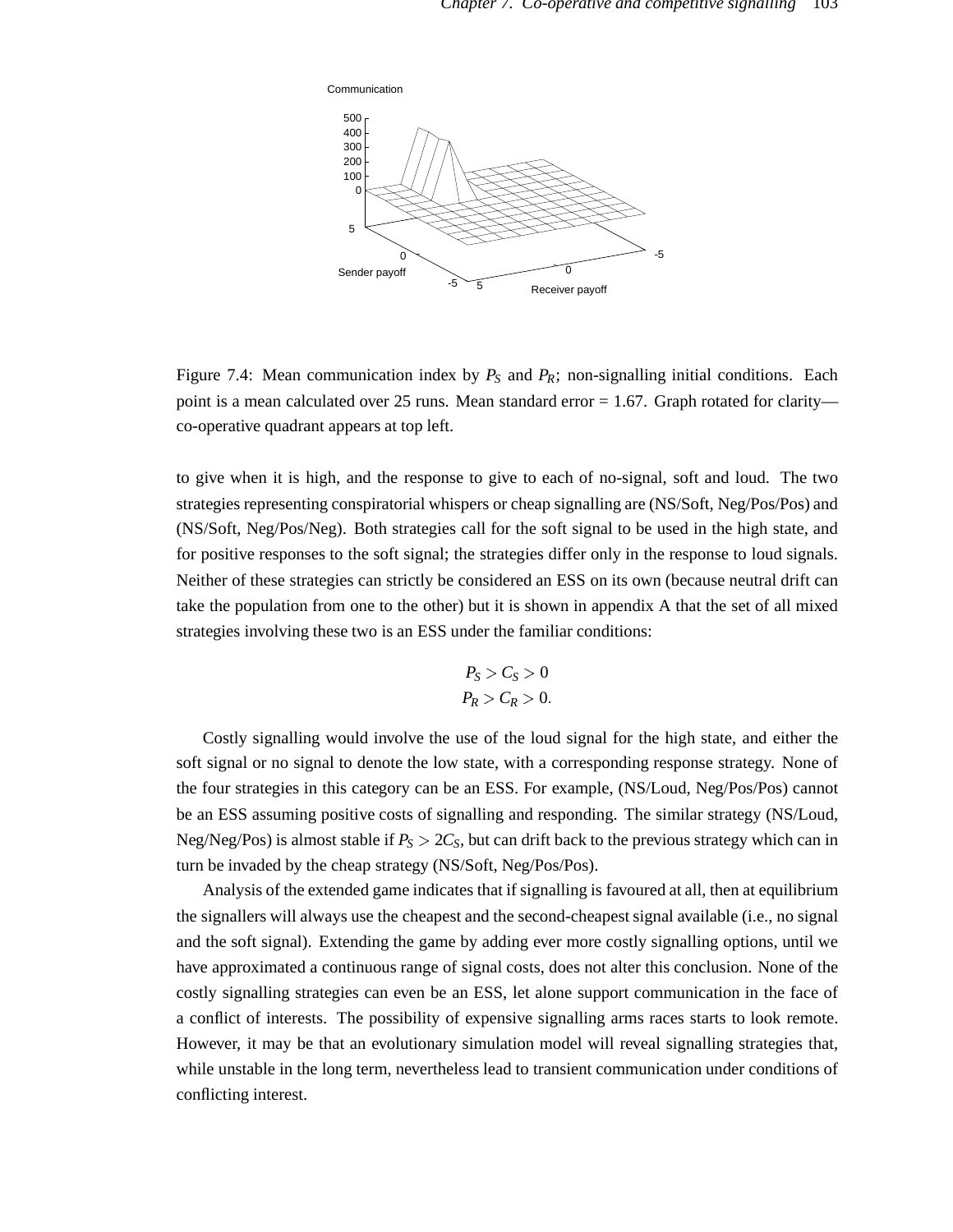

Figure 7.5: Mean communication index by  $P_S$  and  $P_R$  in the continuous simulation; honest initial conditions. Each point is a mean calculated over 25 runs. Mean standard error = 4.22. Graph rotated for clarity—co-operative quadrant appears at top.

## **7.3.2 Evolutionary simulation model**

A second evolutionary simulation was constructed, in which the cost of signalling was continuously variable. Signalling strategies were represented by two positive real numbers *Clow* and*Chigh*: the cost of the signals given in the low state and in the high state respectively. Response strategies were represented by a real-valued threshold *T*; positive responses were given to signals with costs greater than the receiver's threshold value. Note that threshold value could be negative, indicating a positive response to any signal.

A real-valued GA was used to simulate the evolution of strategies over time. Generally, the same parameters were used as in the previous simulation model, e.g., a population of 100. Mutation was necessarily a different matter: each real-valued gene in each newborn individual was always perturbed by a random gaussian value,  $\mu = 0$ ,  $\sigma = 0.05$ . If a perturbation resulted in a negative cost value the result was replaced by zero. In addition, 1% of the time (i.e., a mutation rate of 0.01) a gene would be randomly set to a value between 0 and 5 for signal costs, or between -5 and +5 for the threshold value. This two-part mutation regime ensured that offspring were always slightly different from their parent, and occasionally very different.

The *C<sup>S</sup>* parameter was no longer relevant, but *CR*, the cost of responding, remained fixed at 1. Honest initial conditions were implemented by setting  $C_{low} = 0$ ,  $C_{high} = 1.0$  and  $T = 0.5$ . Nonsignalling initial conditions were implemented by setting *T* to a random gaussian ( $\mu = 0$ ,  $\sigma = 1$ ) and then clamping  $C_{low} = C_{high} = 0$  for 100 generations of preliminary evolution.

Figures 7.5 and 7.6 show the average values of the communication index for honest and nonsignalling initial conditions respectively. The results are qualitatively similar to those of the discrete simulation model: communication occurs in both cases, but in a more limited range of the payoff space for non-signalling conditions. In neither case does communication occur outside the "co-operative" quadrant.

However, there is some evidence that transient communication can occur when the conflict of interests between the two agents is not too extreme. For example, consider the payoff pair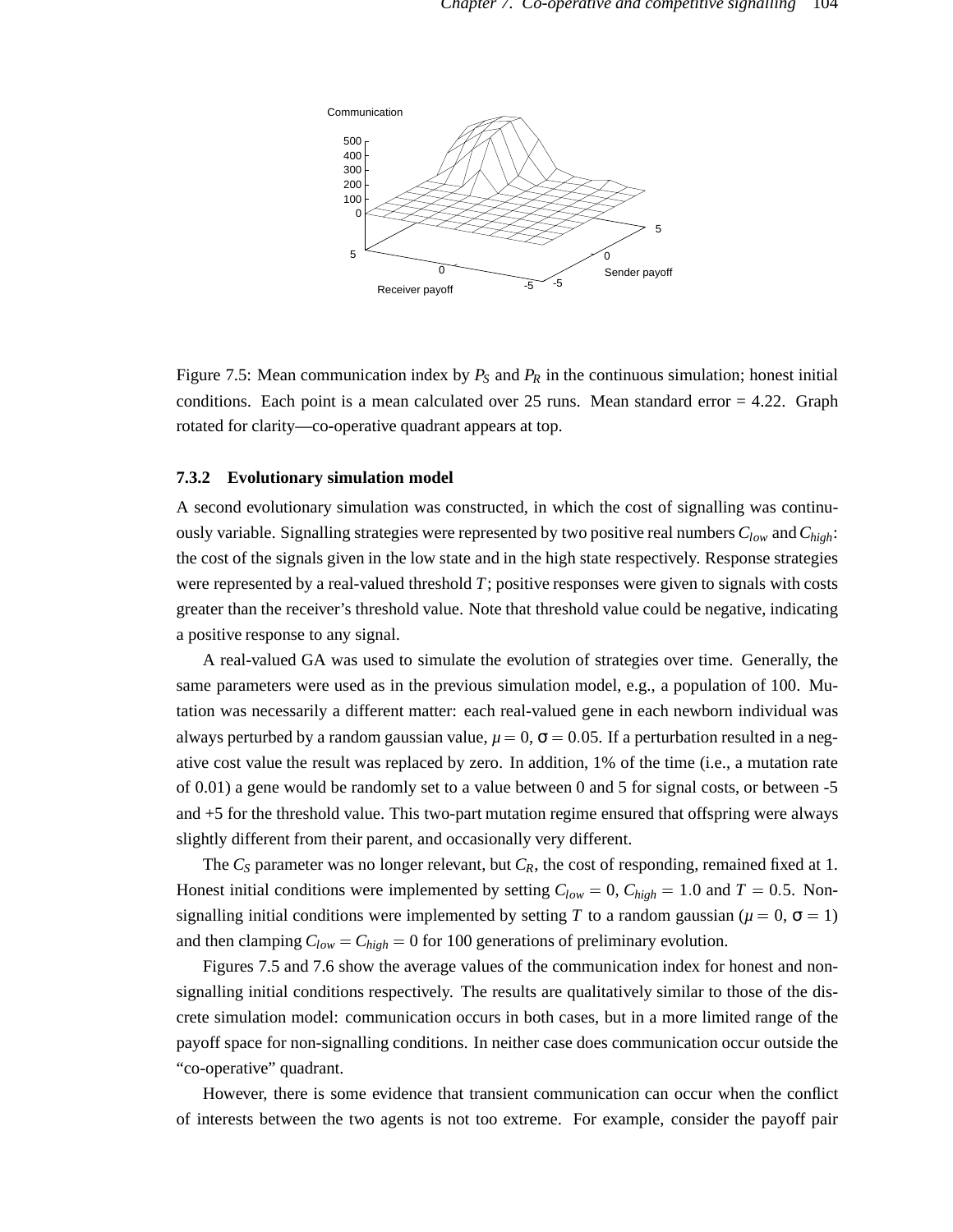

Figure 7.6: Mean communication index by  $P_S$  and  $P_R$  in the continuous simulation; non-signalling initial conditions. Each point is a mean calculated over 25 runs. Mean standard error  $= 3.61$ . Graph rotated for clarity—co-operative quadrant appears at top left.

 $P_S = 5$  and  $P_R = 0$ . This defines a point on the boundary between mutualism and selfishness, although when the constant cost of responding  $(C_R = 1)$  is taken into account, the net payoffs indicate that communication under these circumstances would be selfish (from the point of view of the signaller). Nevertheless, as Figure 7.7 shows, unstable communication evolves, even from non-signalling initial conditions.

The continuous model also allowsinvestigation of the cost and threshold values over the payoff space. *Clow*, the cost of the signal given in response to the low state, always remained close to zero—this was unsurprising as signallers are ambivalent about the receiver's response to the low state. However, the value of *Chigh* varied both inside and outside the region where communication was established: Figure 7.8 shows the mean values of *Chigh* for honest initial conditions. The signals given in response to the high state are most costly when *PS*, the payoff to the sender, is high and when the receiver's net payoff is marginal, i.e.,  $P_R \approx 1$ . In order to study this effect more closely, additionalsimulation runs were performed, with *P<sup>S</sup>* fixed at 5 and *P<sup>R</sup>* varied between -5 and +5 in increments of 0.1. These runs can be thought of as exploring the cross section through  $P_S = 5$ in Figure 7.8. Figure 7.9 shows the cross-sectional mean values of *Chigh*. Note that the "energy" devoted to signalling is at a maximum around  $P_R = 1$  and drops off as  $P_R$  increases—it can be seen from Figure 7.5 that  $P_R = 1$  is approximately the point where significant communication is established. The same pattern was observed for non-signalling initial conditions (not shown for reasons of space).

The threshold values showed corresponding variation. Figure 7.10 shows the mean value of *T* across the payoff space. The threshold values are typically very high (a "never respond" strategy) or very low (an "always respond" strategy), but in the region where communication evolved, receivers become progressively less demanding, i.e., *T* gets lower, as *P<sup>R</sup>* increases. Figure 7.11 shows the cross-sectional results for  $P_S = 5$ .

Figure 7.12 plots the mean cost of high and low signals and the mean reception threshold all on one graph. This makes the relationship between costs and threshold clear: at approximately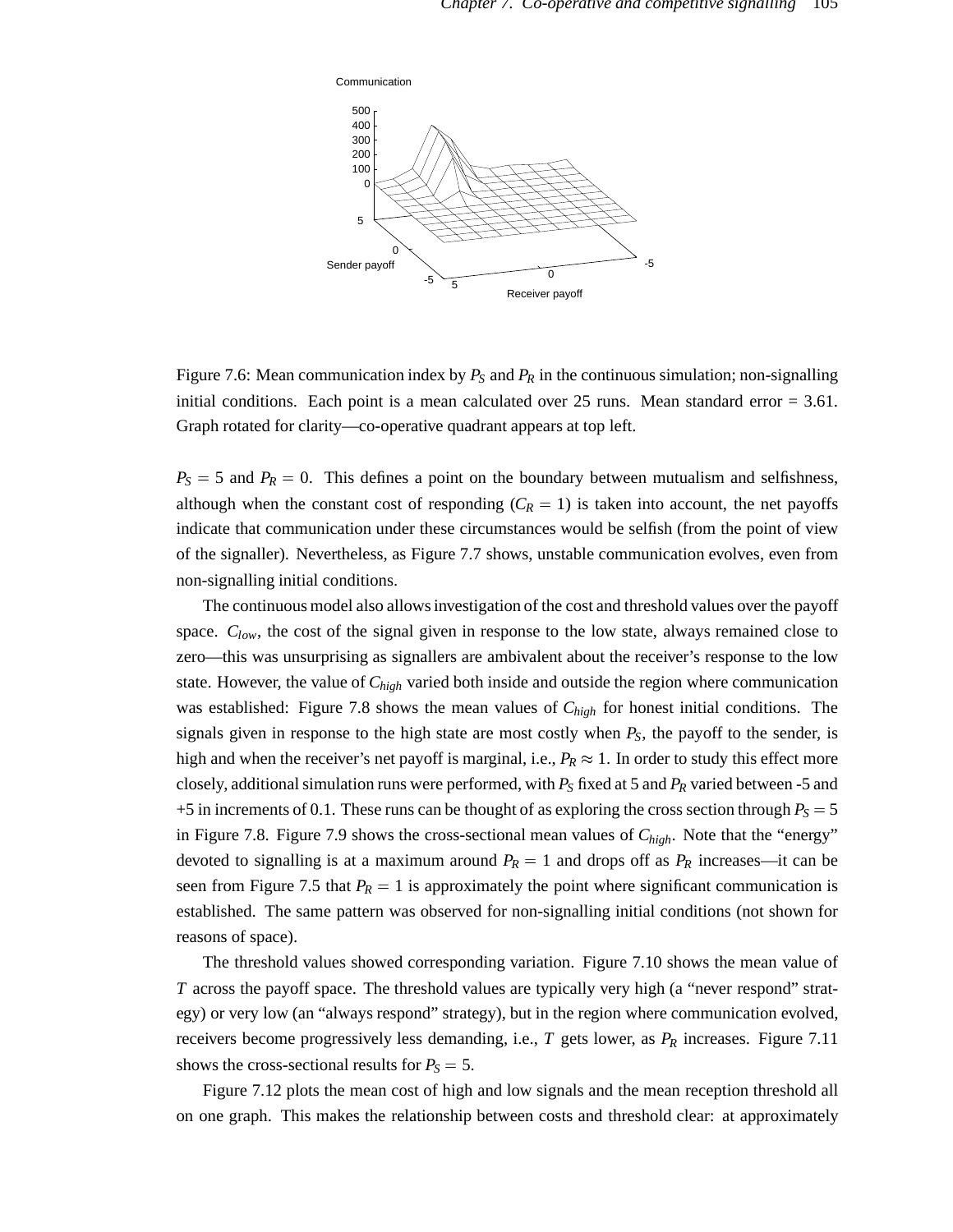

Figure 7.7: Mean communication index plotted over generational time. A typical run with  $P_S = 5$ ,  $P_R = 0$  and non-signalling initial conditions.



Figure 7.8: Mean cost of high-state signals by *P<sup>S</sup>* and *PR*; honest initial conditions. Each point is a mean calculated over 25 runs. Mean standard error = 0.032. Graph rotated for clarity—cooperative quadrant appears at top.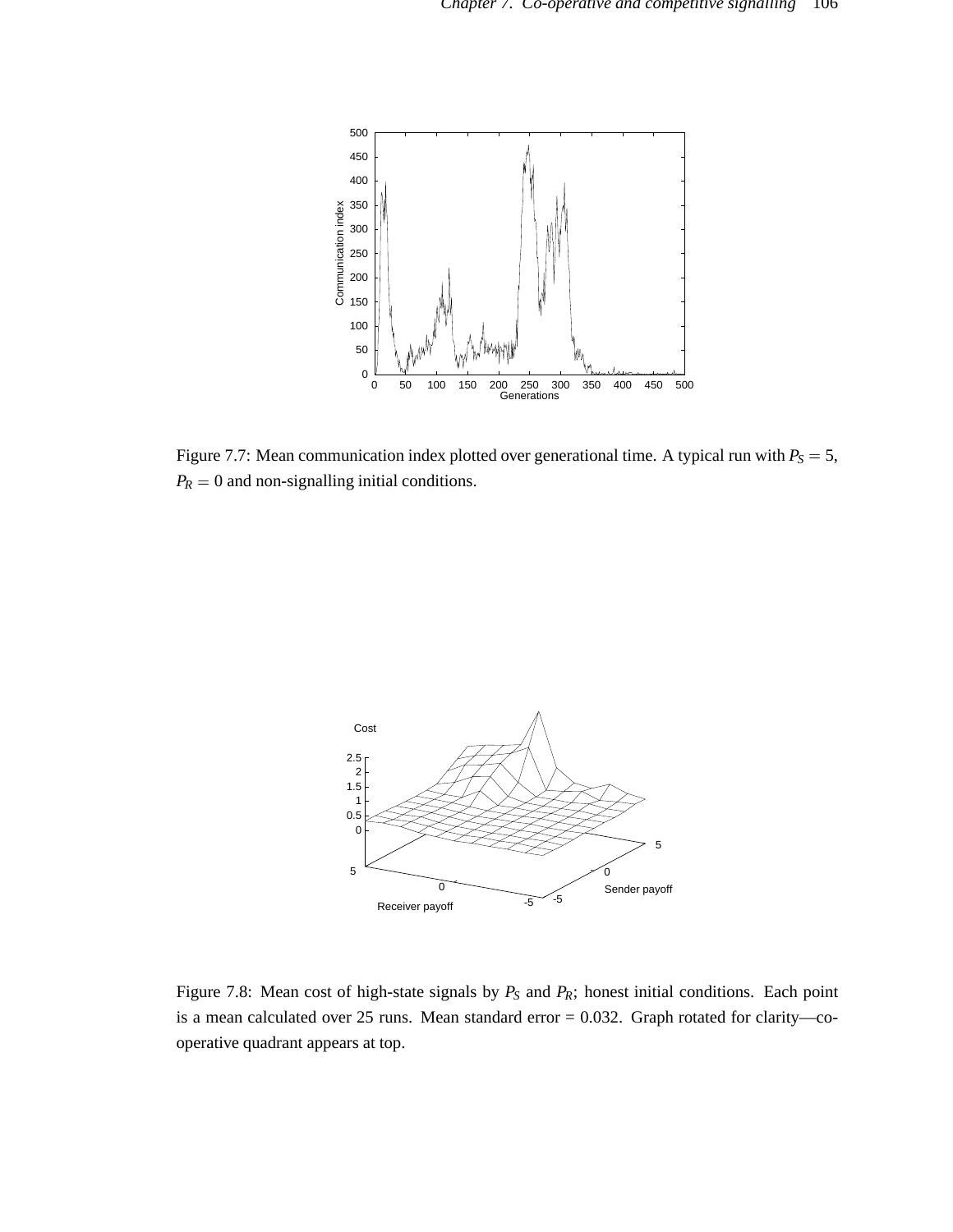

Figure 7.9: Cross-sectional means ( $\pm 1$  s.e.) for high-state signal costs with  $P_S = 5$ ; honest initial conditions. Each point is a mean calculated over 25 runs.



Figure 7.10: Mean threshold value by  $P_S$  and  $P_R$ ; honest initial conditions. Each point is a mean calculated over 25 runs. Mean standard error  $= 0.19$ . Graph rotated for clarity—co-operative quadrant appears at top left.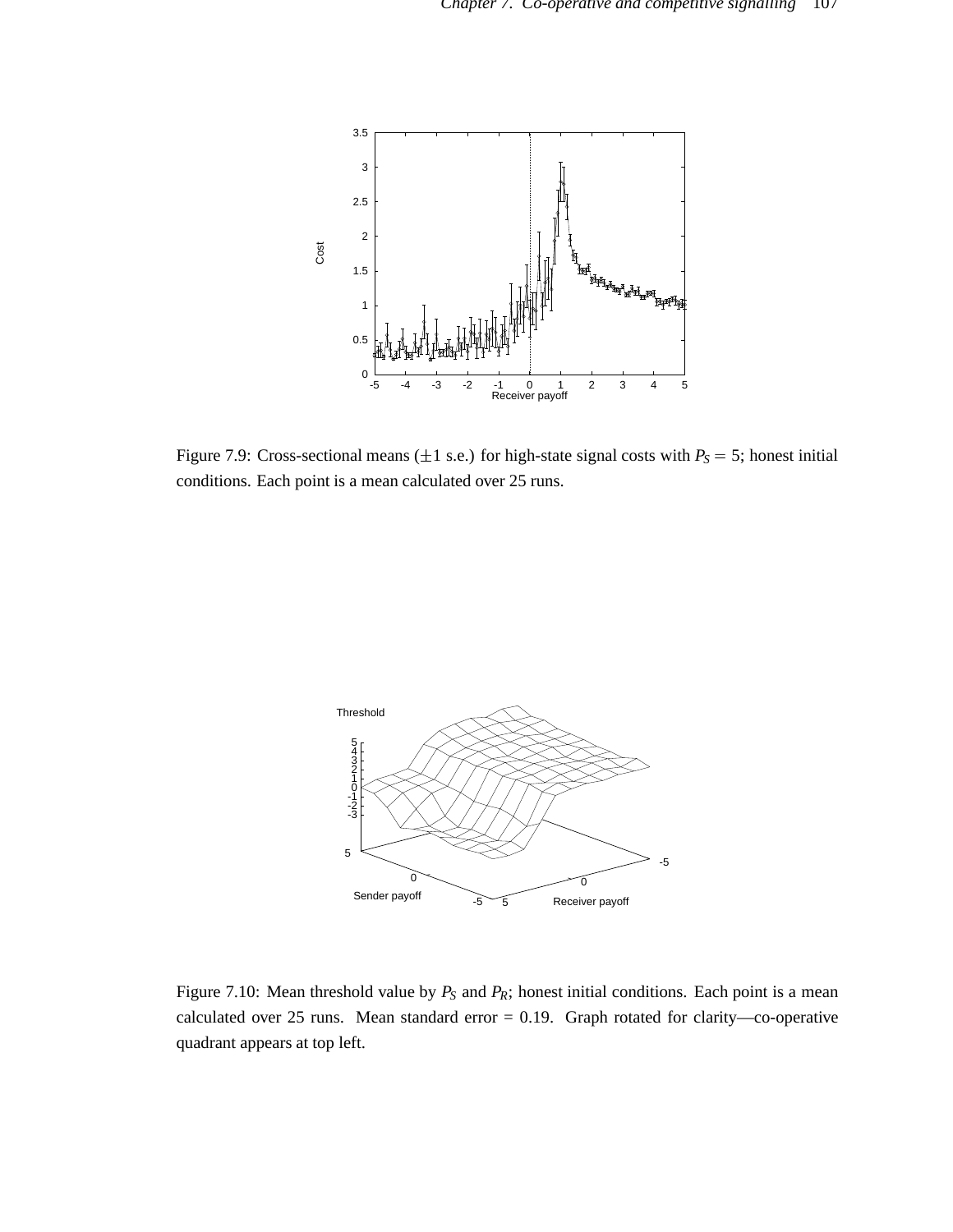

Figure 7.11: Cross-sectional mean threshold values ( $\pm 1$  s.e.) with  $P_S = 5$ ; honest initial conditions. Each point is a mean calculated over 25 runs.



Figure 7.12: Cross-sectional means: cost of high and low signals, and reception threshold.  $P_S = 5$ , honest initial conditions. Each point is a mean calculated over 25 runs.

 $P_R = 1$ , the threshold falls to a level where the mean high-state signal will generate a positive response. As *P<sup>R</sup>* increases, i.e., as the two players' payoffs approach each other, the signallers become less extravagant and the receivers less "sceptical". This is *contra* the game-theoretic result of the previous section, which implies that when signals of varying costs are available, either the cheapest pair of signals will be used, or no signalling will occur—something like Figure 7.13 would be expected if the soft-loud signalling game accurately modelled the continuous case.

Note that the initial values of  $C_{high}$  and *T* under honest initial conditions were 1.0 and 0.5 respectively. For all but the highest values of *PR*, *Chigh* has increased on average over the 500 generation run. This rules out any explanation of the results of Figure 7.12 in terms of there having been insufficient evolutionary time for a cheaper signalling equilibrium to have been reached when the profit for receivers  $(P_R - C_R)$  was marginal. Evolution has taken the populations *away* from the cheap signalling solution.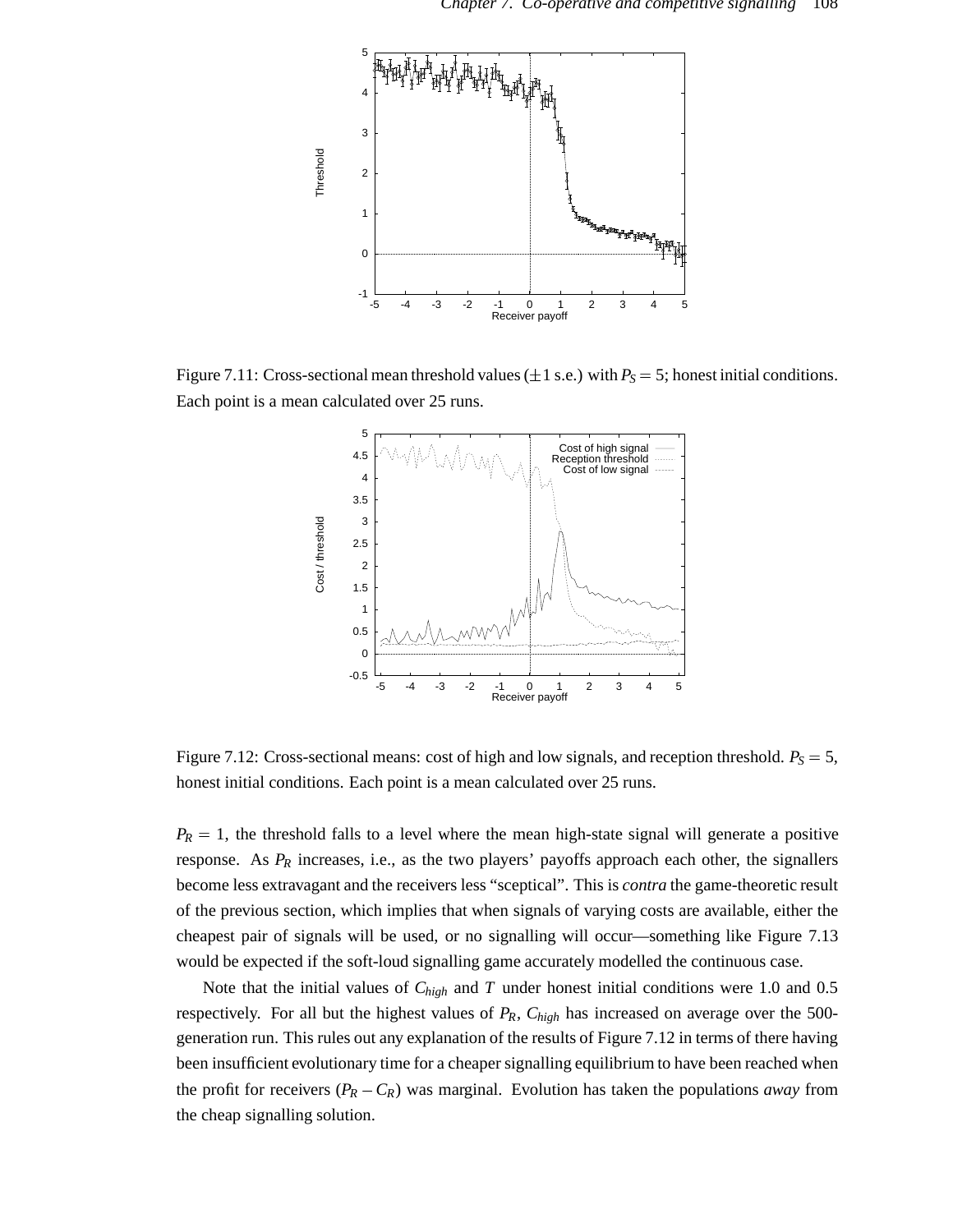

Figure 7.13: Approximate predicted results for Figure 7.12 according to discrete-cost gametheoretic model.

#### **7.3.3 Discussion**

In all of the models presented so far, stable communication evolved or was predicted to evolve only within the co-operative region of the signaller-receiver payoff space. This means that no signalling at all (costly or otherwise) was observed when the signaller and the receiver were experiencing a conflict of interests, apart from transitory communication on the boundaries of the co-operative region as shown in Figure 7.7.

The second game-theoretic model, in which discrete signals of varying costs are available, suggests that communication, if selected for, will involve the cheapest pair of signals available. However, the second simulation model, incorporating the more realistic assumption that signals can vary continuously in cost, implies that cheap signals will only be used when both parties stand to gain a high payoff from effective communication. When the net payoff to the receiver is marginal, evolved signals will be more costly than strictly necessary to convey the information. The relationship is not symmetrical: when the net payoff to the signaller is marginal, a nonsignalling equilibrium, in which the receiver always responds positively, is likely to occur.

Krebs and Dawkins (1984) predicted that signalling would be costly if a conflict of interests existed; strictly speaking the results do not support nor contradict their prediction, as no signalling occurred in the conflict-of-interest cases. It might be the case that conflicts of interest in the context of a different signalling game would indeed result in costly signals. However, the failure to evolve communication given conflicts of interest in this simple game strongly suggests that in many natural contexts (e.g., food calls, alarm calls) reliable signalling should not be expected unless it is in the interests of both parties. This conclusion is not altered by separate consideration of the specific costs of producing a signal and of making an appropriate response to that signal.

The results from the second simulation model do not confirm Krebs and Dawkins's conspiratorial whispers theory, but they definitely suggest a modification of it. As Figure 7.12 shows, when the net payoff to the receiver is marginal, receivers will be sceptical and express "sales-resistance" by responding only to costly signals; signallers in turn will be prepared to invest more energy in "convincing" receivers to respond positively. When communication is unambiguously good for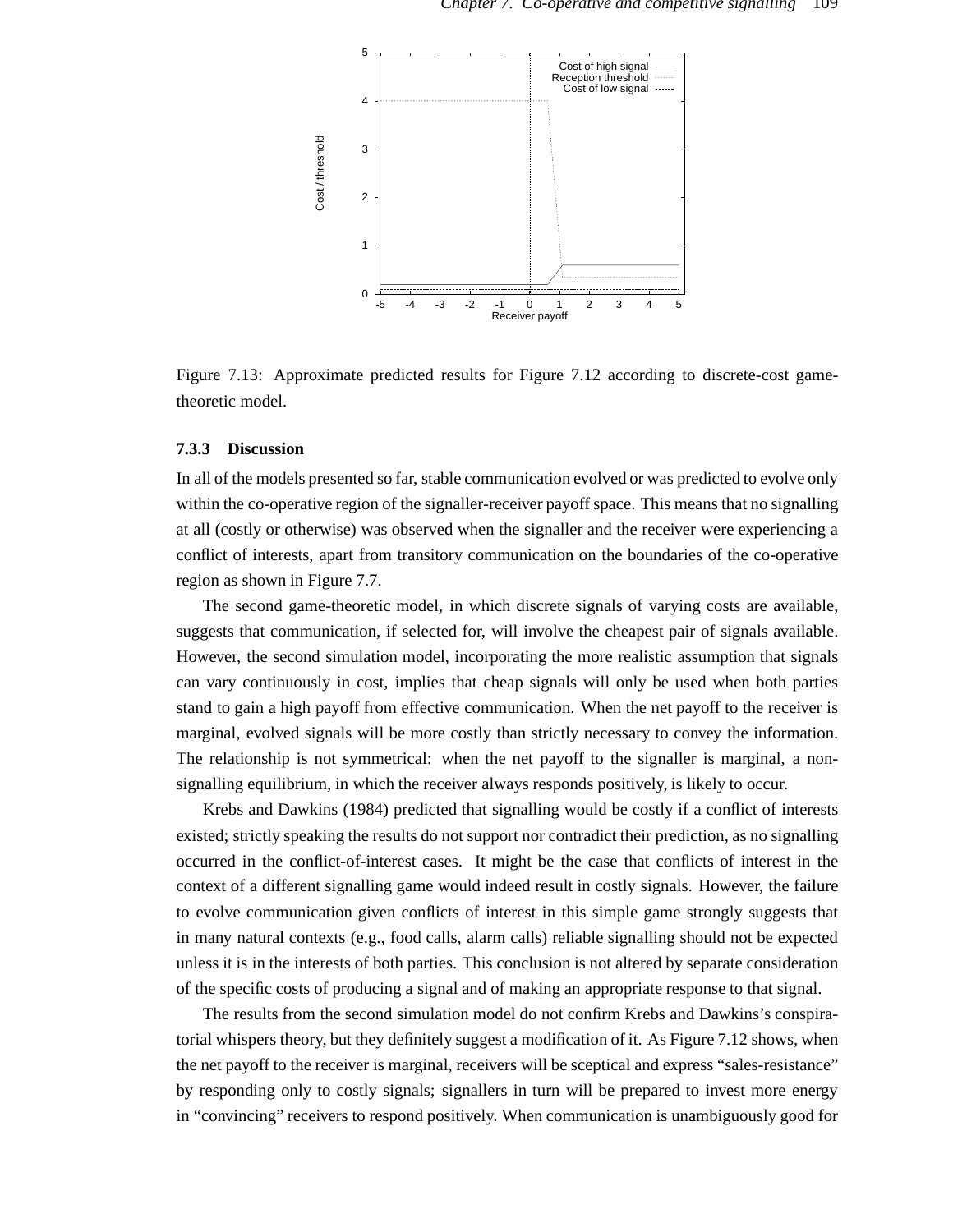both parties, signals are cheaper and response thresholdslower. Therefore both expensive hype and conspiratorial whispers are expected to evolve, but in a much smaller region of the payoff space than Krebs and Dawkins's theory suggests, i.e., within the co-operative region. Expensive hype is what happens when honest signalling is highly profitable to the signaller, but only marginally so to the receiver. For example, suppose that a juvenile benefits by honestly signalling extreme hunger to its parent, because the parent responds by feeding it. If the net inclusive-fitness payoff to the parent is only slight, perhaps because the parent is the ostensible father and the species has a high ratio of extra-pair copulations, then costly signals by the juvenile are expected. Thus the model predicts that chicks should beg more loudly to their fathers than to their mothers, for instance.

## **7.4 Variations on the continuous-signal-cost game**

In line with the reasoning presented in section 6.3, a number of variations of the evolutionary simulation model with continuous signal and threshold values will now be presented. In order to avoid any further profusion of graphs, the variants will incorporate only non-signalling initial conditions. Rather than requiring the reader to constantly compare each figure with Figure 7.6—the mean communication index data for the continuous-signal-cost game with non-signalling initial conditions—the communication index results in each variant will be presented as *differences* from that graph. That is, Figure 7.6 will be used as a reference level of communication; positive results for a variant will indicate a greater relative level of communication and not an absolute measure.

## **7.4.1 Noise and uncertainty**

The use of continuous values for the cost of signals and for the response threshold suggests the possibility of random noise in the signalling channel. In the real world signals will not always be accurately perceived, and Johnstone (1994) found that modelling noise or perceptual error in a signalling game in fact altered the predictions about which strategies were expected to be stable. It was thought that perhaps the inclusion of noise would alter the region of the payoffspace in which communication evolved.

Noise was implemented by adding a random gaussian value  $(\mu = 0)$  to the energy level of the signal before it was perceived by the receiver. Thus, signals will sometimes be heard as "louder" or "softer" than they in fact are. When the random gaussian value had a standard deviation of 0.2, noise made very little difference to the communication index data, i.e., communication evolved much as in Figure 7.6. When the standard deviation was set to 2.0, on the other hand, communication was entirely disrupted. Presumably intermediate levels of noise would have led to a progressive degradation of communication. However, there was no evidence that the addition of noise could lead to honest signalling in regions of the payoff space where it would otherwise not have occurred.

Randomness was also applied to the payoff values  $P_S$  and  $P_R$  in order to investigate the effects of realistic uncertainty. The payoff values, as in all game-theoretic accounts, are intended to be average expected payoffs. However, computer simulation allows us to assign payoffs in a particular interaction that are drawn from a random gaussian distribution. Thus the long term mean will be as specified, e.g.,  $\overline{P_S} = 2$  and  $\overline{P_R} = 2$ , but the rewards for successful communication in any one game will be somewhat unpredictable. When the standard deviation of the random gaussian was 0.2, the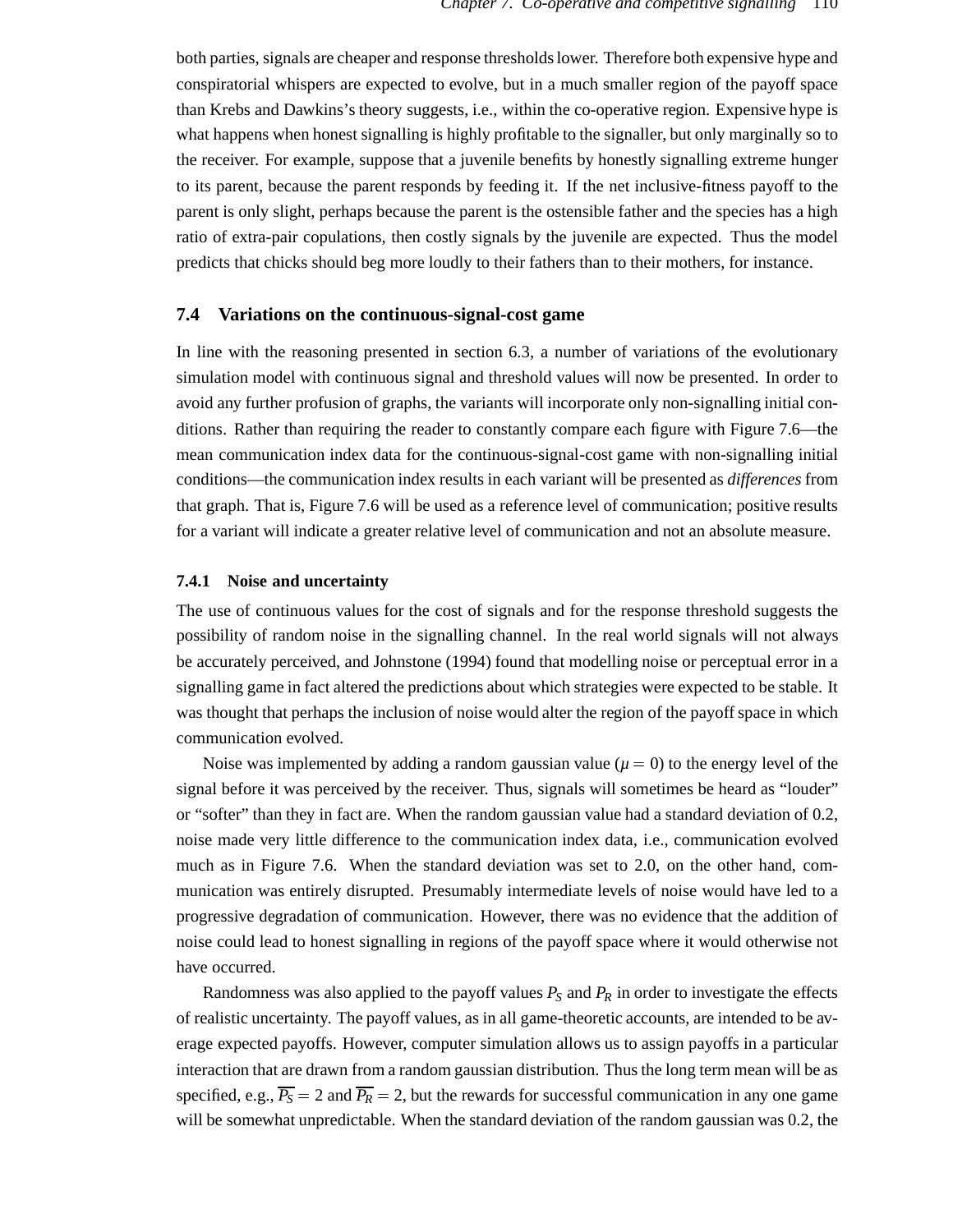

Figure 7.14: Difference in mean communication index between uncertain payoff variant ( $\sigma$  = 2.0) and standard continuous-signal-cost game; non-signalling initial conditions. Each point is the difference between two means, each calculated over 25 runs. Graph rotated for clarity—cooperative quadrant appears at top right.

evolution of stable communication was unaffected. When the standard deviation was increased to 2.0, communication started to degrade as shown in Figure 7.14. However, there was again no suggestion that the modelling of uncertainty in payoff values could lead to communication where it would not have otherwise evolved.

## **7.4.2 Exploitation of sensory biases and mutational lag**

The simple games and simulations described here are in one sense an unfair way to test Krebs and Dawkins's (1984) conspiratorial whispers hypothesis. Krebs and Dawkins discuss the likely evolution of signals in complex real-world cases, and can therefore appeal to the exploitation of response patterns that had originally been selected for other purposes, the effects of differing mutation rates in signallers and receivers, etc. Communication in their predicted costly signalling arms races was not necessarily expected to be stable. For example, in a real-world situation where it was not in the interests of receivers to respond positively to a particular signal from a predator, they might nevertheless continue to do so for some time if the signal was structurally similar to a mating signal made by members of the same species. The manipulative signalling system would break down as soon as an appropriate sequence of mutations resulted in organisms that could distinguish between the predator's signal and the conspecific mating signal. In the signalling models presented all this complexity is abstracted into the base fitness payoffs for signallers and receivers.

In an attempt to investigate these issues, two simple modifications were made to the standard continuous-signal-cost game. In the first of these, we suppose that the receivers have some other ecological reason for having a low threshold value, e.g., that the same sensory mechanisms are involved in food detection. This opens up an opportunity for signallers to exploit a "sensory bias" (Guilford & Dawkins, 1991; Ryan & Rand, 1993) in the receivers. Selection pressure for low thresholds (*T*) was implemented by giving receivers in each game an energy bonus (*b*) as follows: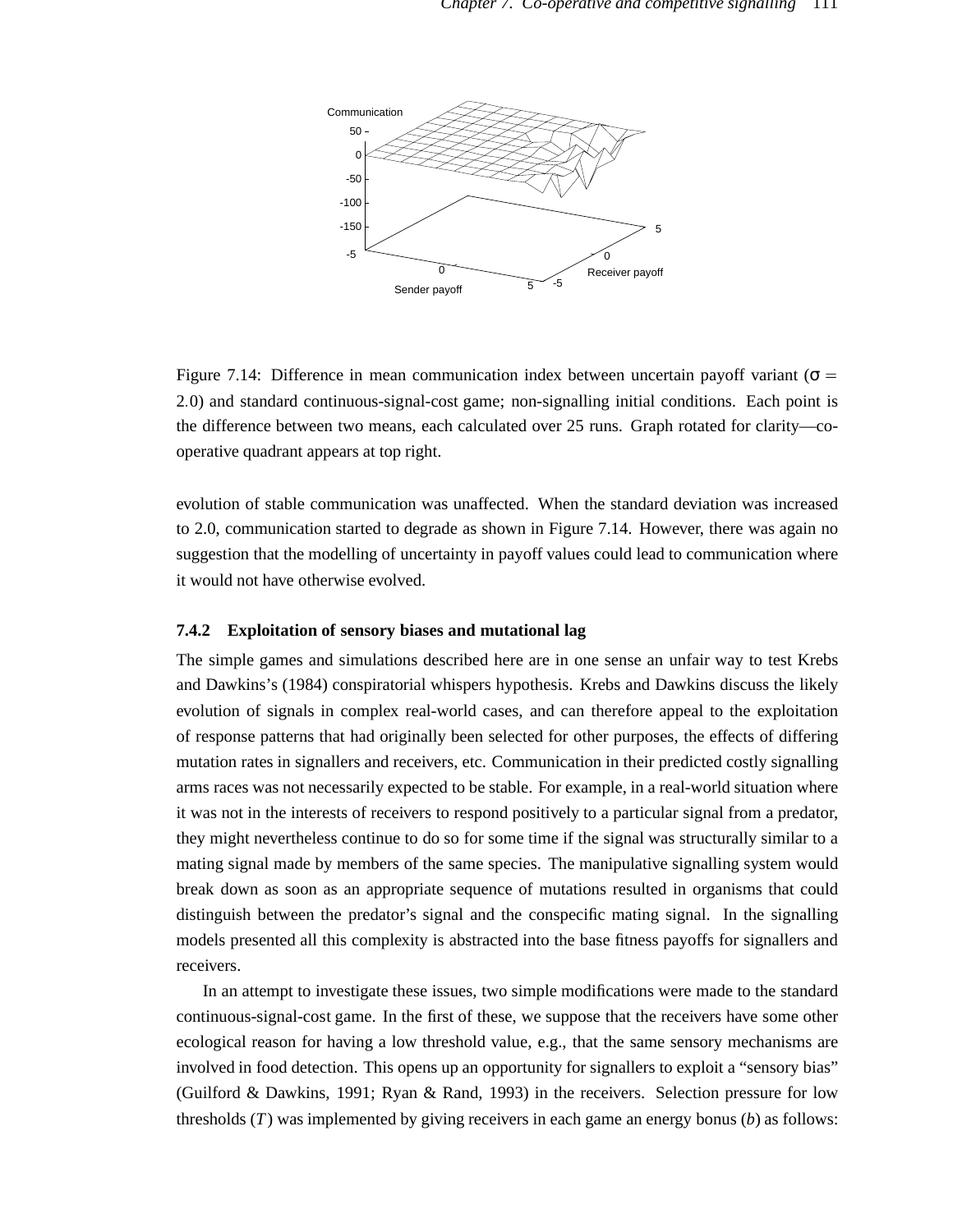

Figure 7.15: Difference in mean communication index between sensory bias variant and standard continuous-signal-cost game; non-signalling initial conditions. Each point is the difference between two means, each calculated over 25 runs. Graph rotated for clarity—co-operative quadrant appears at top left.

$$
b = \begin{cases} 0 & \text{if } T > 5\\ 1 & \text{if } T < 0\\ \frac{5 - T}{5} & \text{if } 0 \le T \le 5 \end{cases}
$$

The results of simulation runs of this variant are shown in Figure 7.15 (using Figure 7.6 as a baseline). When receivers have other reasons for maintaining a low response threshold, communication evolves much more reliably in the usual co-operative region of the payoff space, and also occurs in the selfish region. That is, signallers are able to manipulate receivers to their own (the signallers') advantage. Furthermore, as predicted by Krebs and Dawkins (1984), the most costly signals indeed occurred when communication had been established despite a conflict of interests.

In another variant, it is supposed that response strategies might evolve more slowly than signalling strategies, i.e., there is a mutational lag on reception thresholds relative to signal cost values. Such a state of affairs could come about in the real world if the sensory equipment used to detect signals was older and affected by a larger network of genes than the organs used for signalling. It would then be possible that signallers might "out-evolve" receivers, and succeed in getting them to respond to selfish, manipulative signals. The idea was implemented by reducing both of the mutation rates for reception thresholds by a factor of 10. That is, the real-valued threshold gene in a newborn individual was perturbed by a random gaussian value,  $\mu = 0$ ,  $\sigma = 0.005$ , and 0.1% of the time (i.e., a mutation rate of 0.001) a completely new threshold value was generated in the range  $\pm$ 5. The results are shown in Figure 7.16.

As with the sensory bias variant, communication is established more strongly in part of the co-operative region, but it also evolves in the selfish region for high values of *PS*. Again, the most costly signals were also found when selfish communication had evolved. A puzzling feature of the result is that it does not appear to have come about simply because the low rate of mutation for threshold values meant that 500 generations was insufficient time for the optimal value to be reached. Mean threshold values when  $P_S = 5$  and  $P_R < 0$  were approximately 4 in both the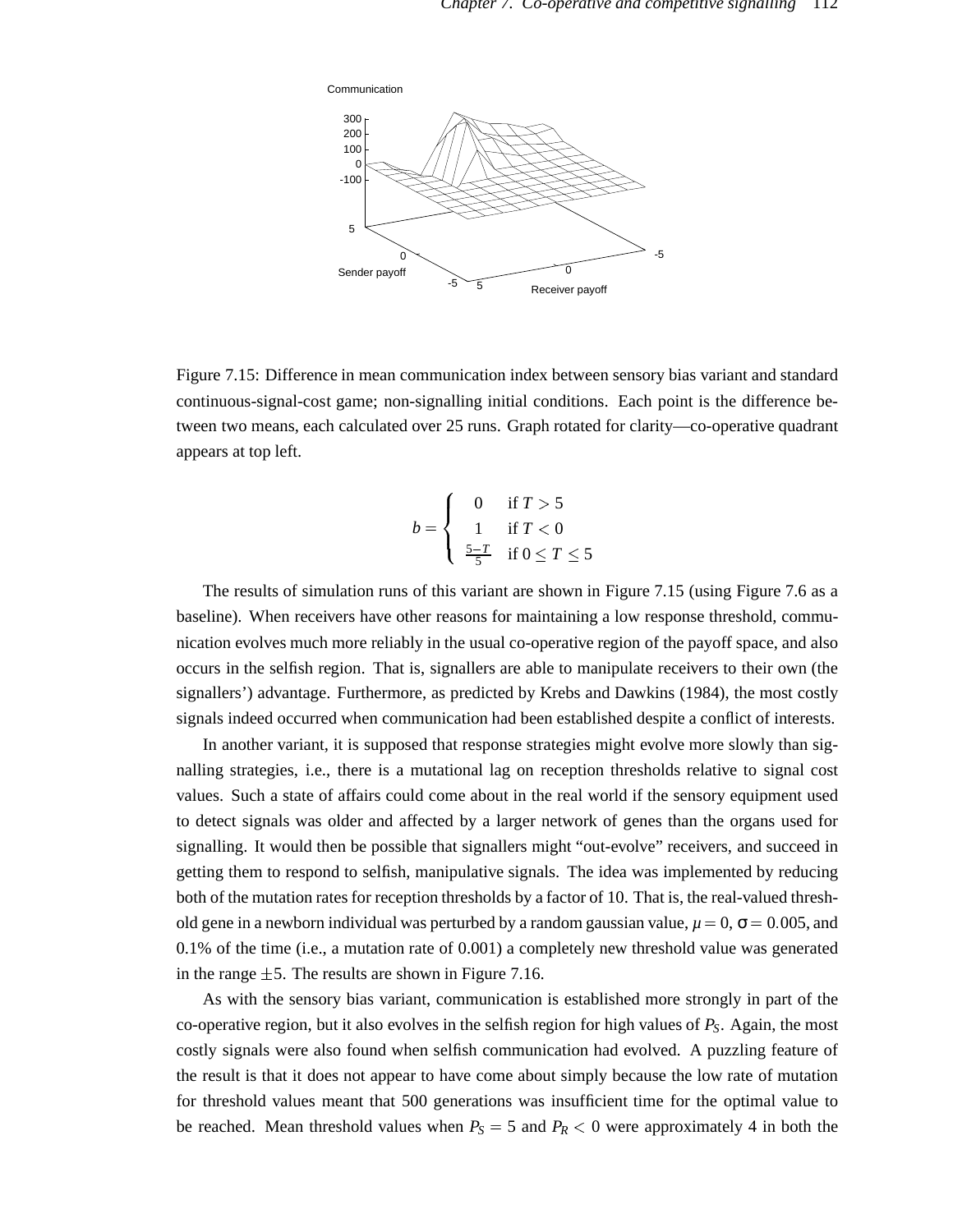

Figure 7.16: Difference in mean communication index between mutational lag variant and standard continuous-signal-cost game; non-signalling initial conditions. Each point is the difference between two means, each calculated over 25 runs. Graph rotated for clarity—co-operative quadrant appears at top left.

mutational lag variant and the original simulation data.

## **7.4.3 The effects of spatial arrangement**

Ackley and Littman (1994) and Oliphant (1996) both found that arranging signalling populations in space led to a greater degree of altruistic signalling. In Ackley and Littman's model individuals lived in small groups, communicating and breeding only with their group-mates, but occasionally migrating to another nearby group. There was no spatial arrangement within each group, but the groups themselves were laid out on a grid. In Oliphant's model individuals were arranged in a ring, and were likely to communicate and to breed with their neighbours.

A spatial variant was implemented by arranging the population of 100 individuals on a toroidal  $10 \times 10$  grid. Individuals interacted only with their 8 neighbours: in each game, a signaller was chosen at random from the population and a receiver was chosen at random from the signaller's neighbours. Breeding was also local. When one generation replaced another, the parent of the individual who would occupy a particular square was chosen, using roulette-wheel selection<sup>1</sup> according to fitness, from among the nine local candidates from the previous generation. That is, the parent of the occupant of a given square would either be the previous occupant or one of the previous occupant's neighbours. The results for the spatial variant are shown in Figure 7.17.

Arranging the population in space leads to an increase in the reliability of communication, but only in that section of the co-operative region where honesty has already been observed to evolve. The agents have clearly not been induced to participate in altruistic communication with their neighbours. There is no communication even when signallers are merely ambivalent ( $P<sub>S</sub> = 0$ ). However, it can be shown that altruism of a sort has occurred. Figure 7.18 shows the difference in

<sup>&</sup>lt;sup>1</sup>Roulette-wheel selection refers to a process whereby any one individual's probability of being selected is proportional to its fitness score. The probabilities of selection can be envisaged as sectors of varying size on a roulette wheel.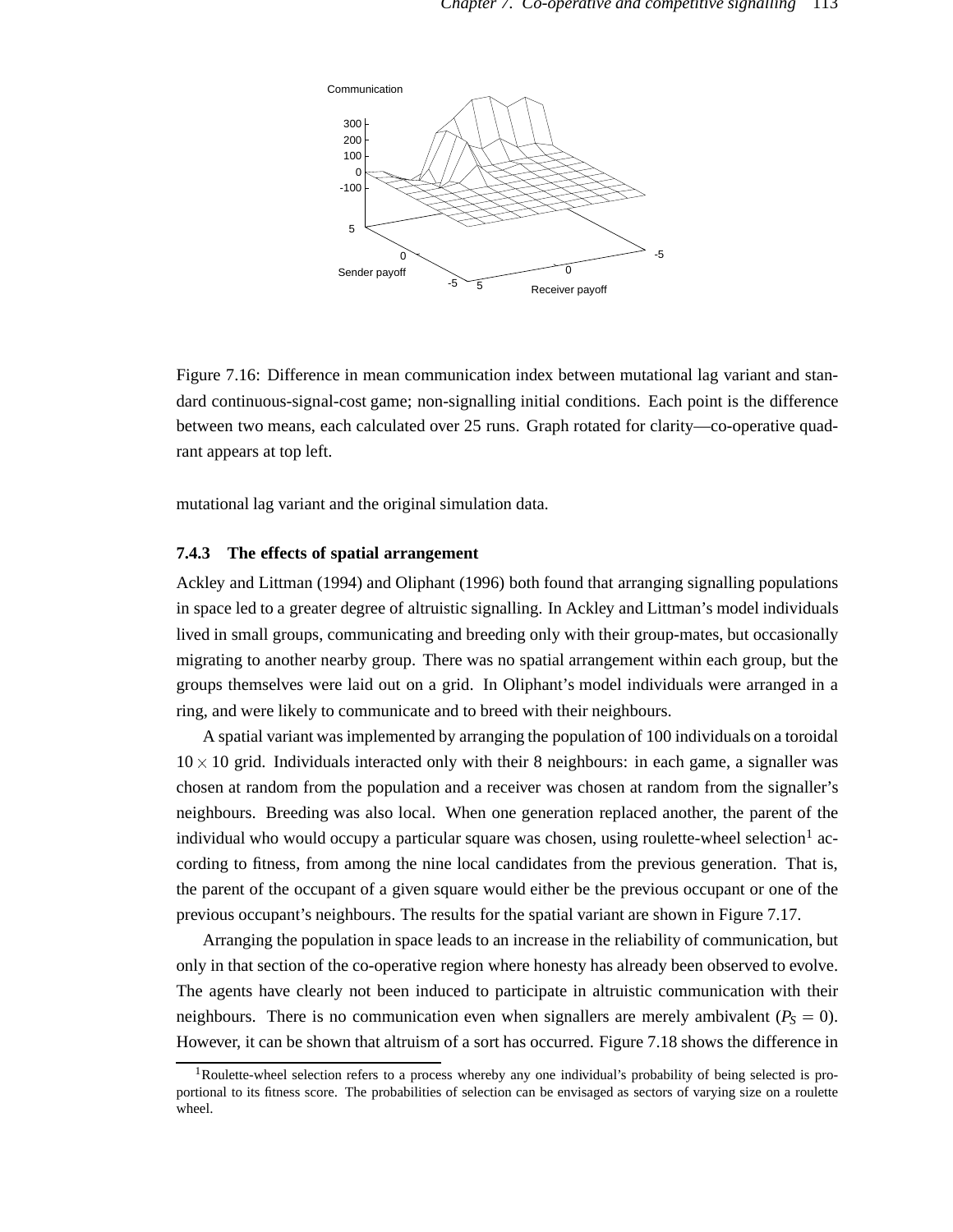

Figure 7.17: Difference in mean communication index between spatial variant and standard continuous-signal-cost game; non-signalling initial conditions. Each point is the difference between two means, each calculated over 25 runs. Graph rotated for clarity—co-operative quadrant appears at top left.

mean fitness between the spatial variant and the original simulation. There is a spike of increased fitness in the altruistic quadrant at the front of the graph: this occurs because *receivers* are refraining from constant positive responses, and thus being altruistic towards their signalling neighbours who would be penalized by a positive response because of the negative value of *P<sup>S</sup>* in this area.

## **7.4.4 Insistent signallers**

The signalling game used is not likely to be a universal model of all possible communicative interactions. In particular, and despite having the same basic structure with two signals possibly used to transmit information about a binary hidden state, the signalling game is different from those employed by Hurd (1995), Oliphant (1996) and Bullock (1997b). Hurd's game, for instance, models sexual signalling, and the male signaller is *not* ambivalent about the female receiver's response when the hidden state is low; the signaller always prefers a positive response. A low hidden state maps to low male quality, a positive response represents a copulative episode, and even lowquality males want mating opportunities. The current signalling game, in contrast, cannot model so-called "handicap" signalling, because low-state signallers do not care about what the receiver does. Furthermore, in previous games, receivers are explicitly rewarded for accuracy in discerning the hidden state, but the game presented here allows the ecologically plausible outcome that receivers simply become disinterested in the signal. The current game is a reasonable model of situations such as alarm calls and food calls, in which potential signallers have no reason to care about what receivers do when no predator has been sighted or no food source has been found. Whereas Hurd's game serves as a (discrete) model of situations where signallers vary on some dimension, the current game models situations where signallers fall into two groups, only one of which is relevant to the potential response.

However, it is a simple matter to alter the present game such that signallers are always interested in gaining a positive response. The payoff matrix is altered such that *PS*, the payoff to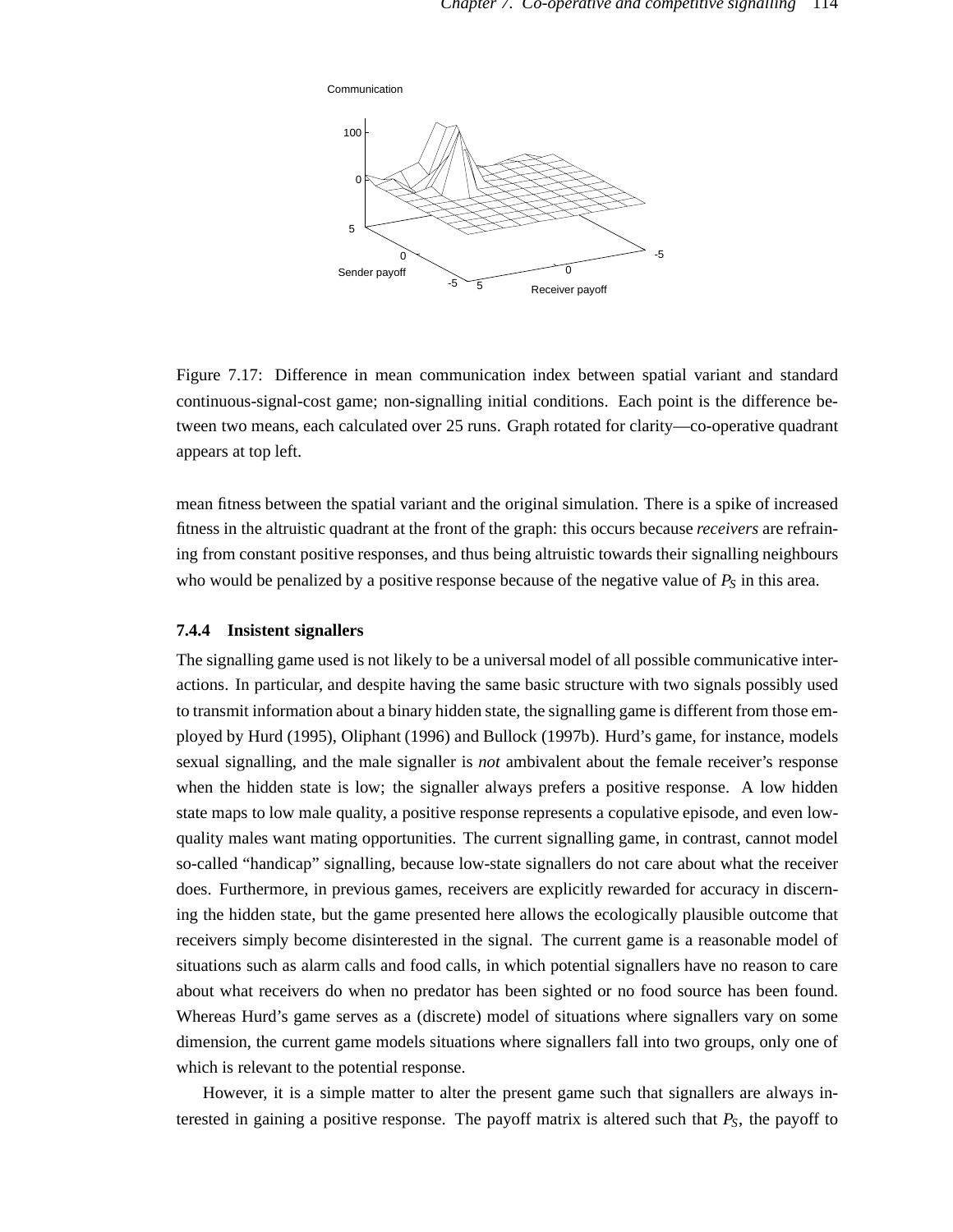

Figure 7.18: Difference in mean fitness between spatial variant and standard continuous-signalcost game; non-signalling initial conditions. Each point is the difference between two means, each calculated over 25 runs. Graph rotated for clarity—co-operative quadrant appears at top left.

the signaller, is awarded whenever the receiver responds positively, regardless of the value of the hidden state. On the other hand, receivers are still only awarded their payoff, *PR*, when they respond positively and the hidden state is high. There is thus a different kind of conflict of interests between the signaller and receiver.

Making signallers want positive replies all the time in this way almost completely breaks down communication—see Figure 7.19. There are no circumstances in which receivers can trust signallers, and extreme response strategies (always responding positively or always responding negatively) are formulated purely on the basis of the payoff to the receiver. Interestingly, communication can be salvaged if the conditions of the handicap principle are applied: that is, if the unit cost of giving a signal in the low state is greater than for the high state. The results for a run in which signals in the low state cost 5 times their normal value are shown in Figure 7.20; relative to the standard game, communication levels are only somewhat degraded.

# **7.5 General discussion**

The results from simulations of the simple and continuous-cost signalling games suggest that communication will not evolve when there is a conflict of interests between signallers and receivers. Even when signallers and receivers share a common interest, the evolution of communication is not straightforward. Firstly, receivers may fall into blindly optimistic strategies (i.e., always responding positively) that are less efficient than the communicative equilibrium but nevertheless stable. This is particularly likely to occur when the net payoff to the receiver is high. (The expected payoff for always responding positively will of course depend on the relative frequency of high and low hidden states, a factor that was not varied in the models presented). Secondly, communication may evolve but the signals involved will be more or less costly depending on the marginal payoff of the receiver, as discussed in section 7.3.3.

Variations on the continuous-cost signalling game, while only briefly explored, suggest that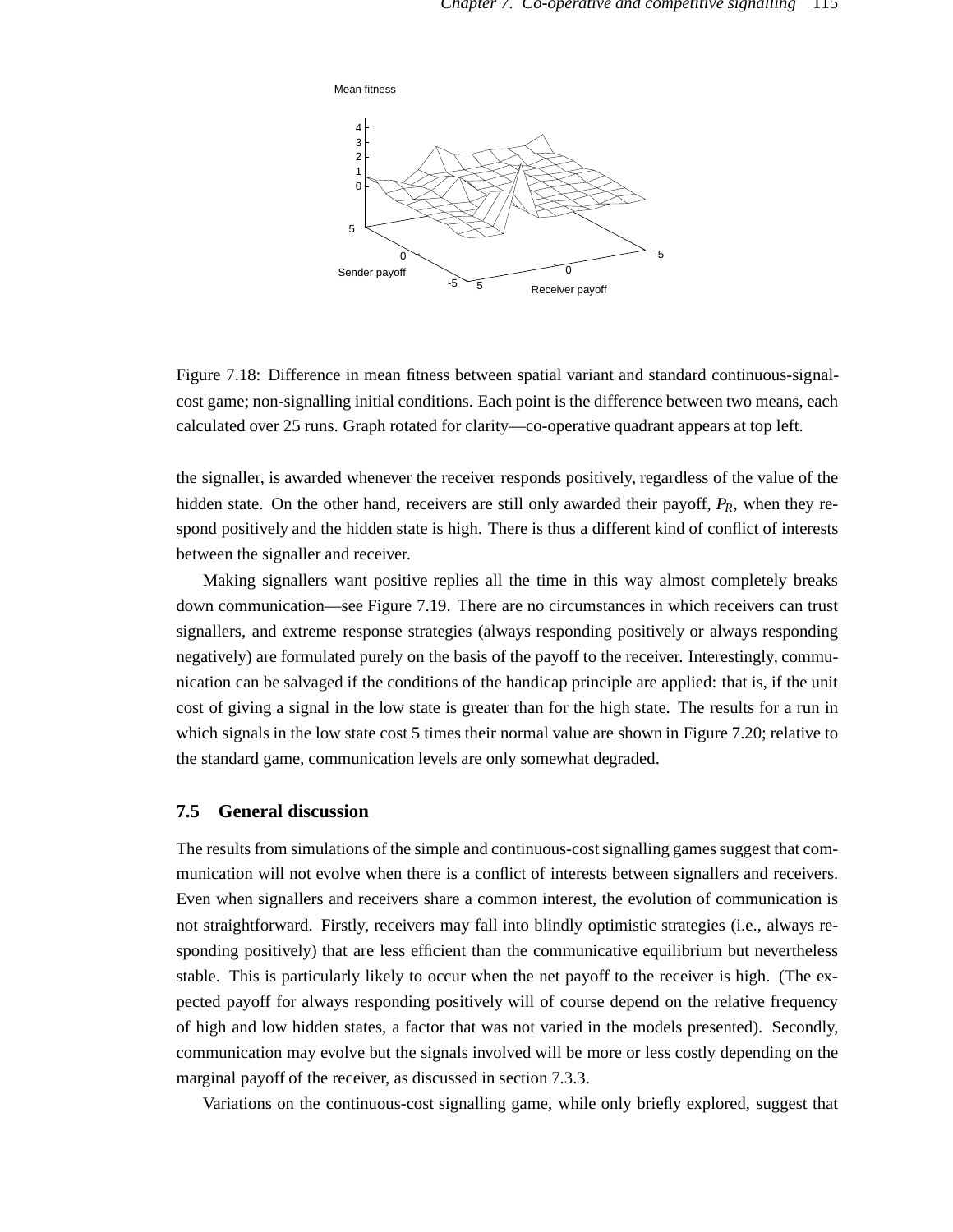

Figure 7.19: Difference in mean communication index between insistent signallers variant and standard continuous-signal-cost game; non-signalling initial conditions. Each point is the difference between two means, each calculated over 25 runs. Graph rotated for clarity—co-operative quadrant appears at top left.



Figure 7.20: Difference in mean communication index between handicap principle variant and standard continuous-signal-cost game; non-signalling initial conditions. Each point is the difference between two means, each calculated over 25 runs. Graph rotated for clarity—co-operative quadrant appears at top left.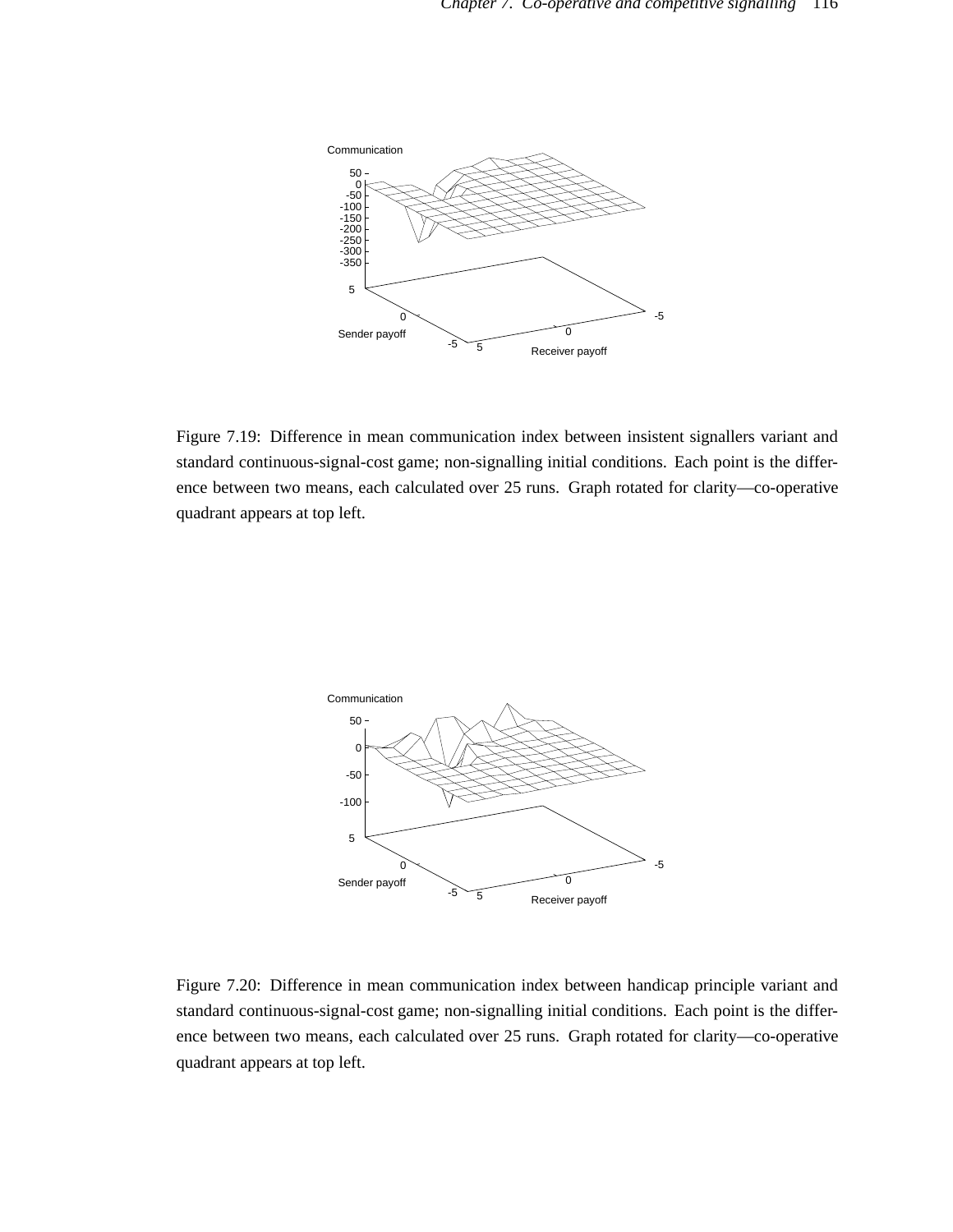communication can in fact evolve under conditions of conflicting interest if receivers have a sensory bias that maintains low response thresholds, or if response strategies do not evolve as quickly as signalling strategies. In these two cases, manipulative or selfish communication can occur. Of course, in the case of a sensory bias communication that evolves is not *really* occurring under a conflict of interests, because receivers are choosing the strategy that maximizes their two sources of fitness: the communication game and the independent response bias. However, an observer unaware of the receivers' response bias would observe agents responding to signals in a way that was not in their immediate interests.

Altruistic communication (considered from the point of view of signallers) was not observed under any circumstances, including the spatial variant simulation. Spatial arrangement of the population would seem not to be a guarantee of kin-selected altruism. The occurrence of apparently altruistic food and alarm calls in nature, in circumstances where reciprocal altruism and kin selection cannot be invoked, therefore remains to be explained. In other words, this model alone cannot tell us why an alarm-calling monkey resists the temptation to quietly slip away and save itself; if an empirical study was to show that some animal gives alarm calls to non-relatives without hope of reciprocation, then we would have a genuine conundrum on our hands.

However, the model may be a step towards understanding the evolution of a different kind of non-kin, non-reciprocal altruism. Mobbing calls seem to involve a benefit for the signaller, who recruits allies to help drive off a predator, and a cost for receivers, who sustain a risk of being injured in the attack. Mobbing calls would therefore be classified as selfish under the scheme presented in Figure 7.1. In the sensory bias and mutational lag variations, this sort of selfish communication was in fact observed. From the point of view of *receivers*, this represents altruism directed towards the signaller. It might be the case that some manipulative mobbing calls are maintained despite a real cost to those who respond, because, for example, the call-production behaviour can evolve faster than the ability to distinguish between the calls of relatives and nonrelatives.

The evolutionary simulation models presented are unusual in their use of non-random initial conditions. The use of non-signalling initial conditions in particular can be seen as an attempt to get at the origin or emergence of communication rather than just studying the conditions for its stability, as does orthodox game theory. Non-signalling initial conditions embody the assumption that communication must emerge from a non-communicative context—the un-clamping of signalling strategies after a period of preliminary evolution can be seen as the introduction of a mutation that allows the *possibility* of signalling. The simulation results have certainly demonstrated that the conditions for stability can be very different from those for emergence.

A final qualification must be made concerning the results: the way that conflicting and congruent interests have been defined may be too simplistic. In the simple signalling game, it is true that with positive net payoffs to the signaller and the receiver, and if the hidden state is high, both agents will benefit from a positive response, and they therefore have congruent interests. However, if we consider the moment before the hidden state has been determined, it is not clear whether the interests of the two agents conflict or not. If the signaller, for example, could somehow choose the strategy of its opponent, the receiver, it would want the opponent to play an "always respond positively" strategy—that way the signaller would always receive the payoff and would not have to ex-